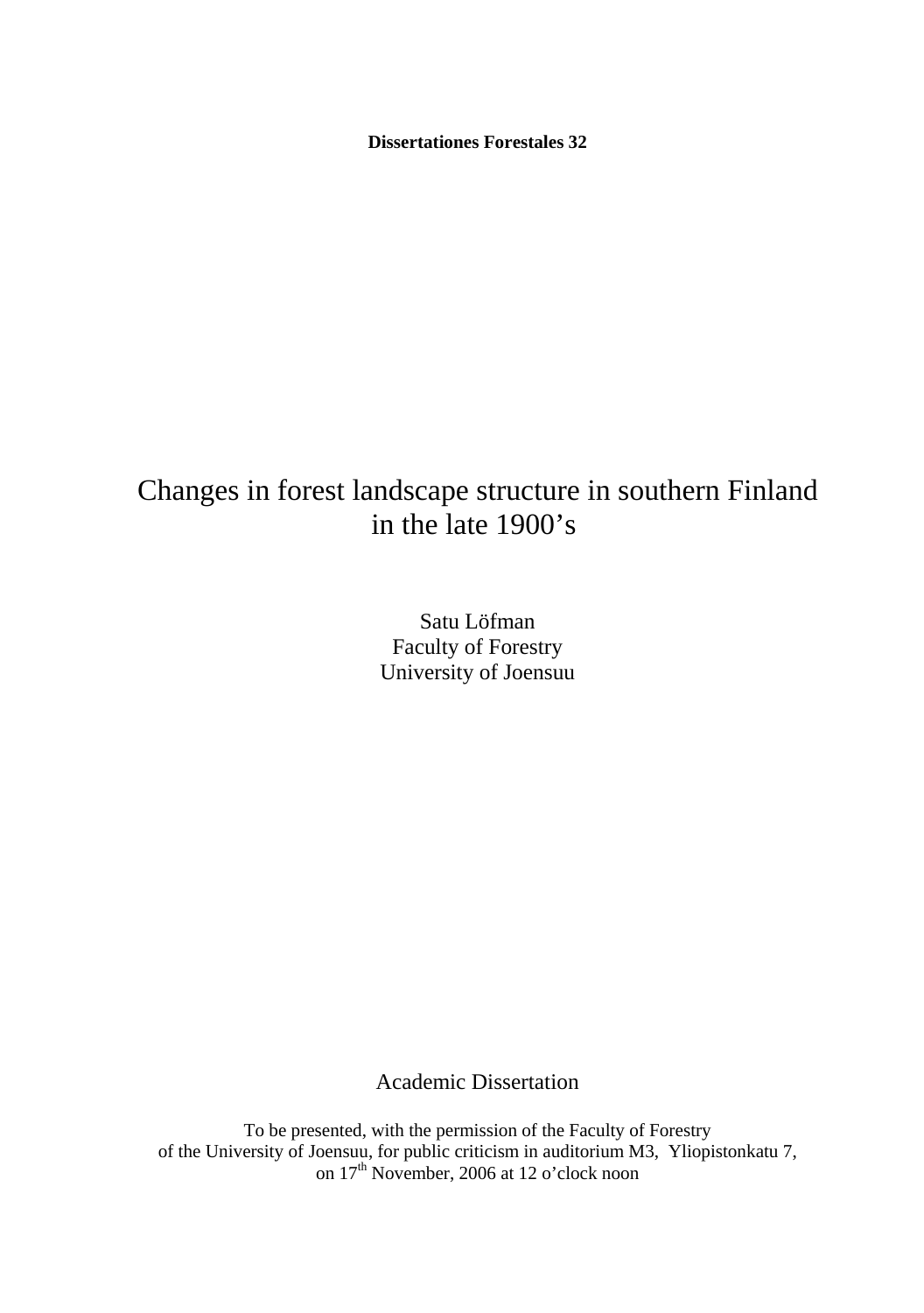Title of dissertation: Changes in forest landscape structure in southern Finland in the late 1900's.

Author: Satu Löfman

Series title and issue number: Dissertationes Forestales 32

Thesis Supervisor: Prof. Jari Kouki, University of Joensuu, Faculty of Forestry

Pre-examiners: Prof. Risto Kalliola, University of Turku, Department of Geography Prof. Sami Kurki, University of Helsinki, Ruralia Institute

Opponent: Prof. Ellen Macdonald, University of Alberta, Department of Renewable Resources

ISBN-13: 978-951-651-152-1 (PDF) ISBN-10: 951-651-152-X (PDF)

Paper copy printed: Joensuun Yliopistopaino, 2006

Publishers: The Finnish Society of Forest Science Finnish Forest Research Institute Faculty of Agriculture and Forestry of the University of Helsinki Faculty of Forestry of the University of Joensuu

Editorial Office: The Finnish Society of Forest Science Unioninkatu 40A, 00170 Helsinki, Finland http://www.metla.fi/dissertationes

 $\mathfrak{D}$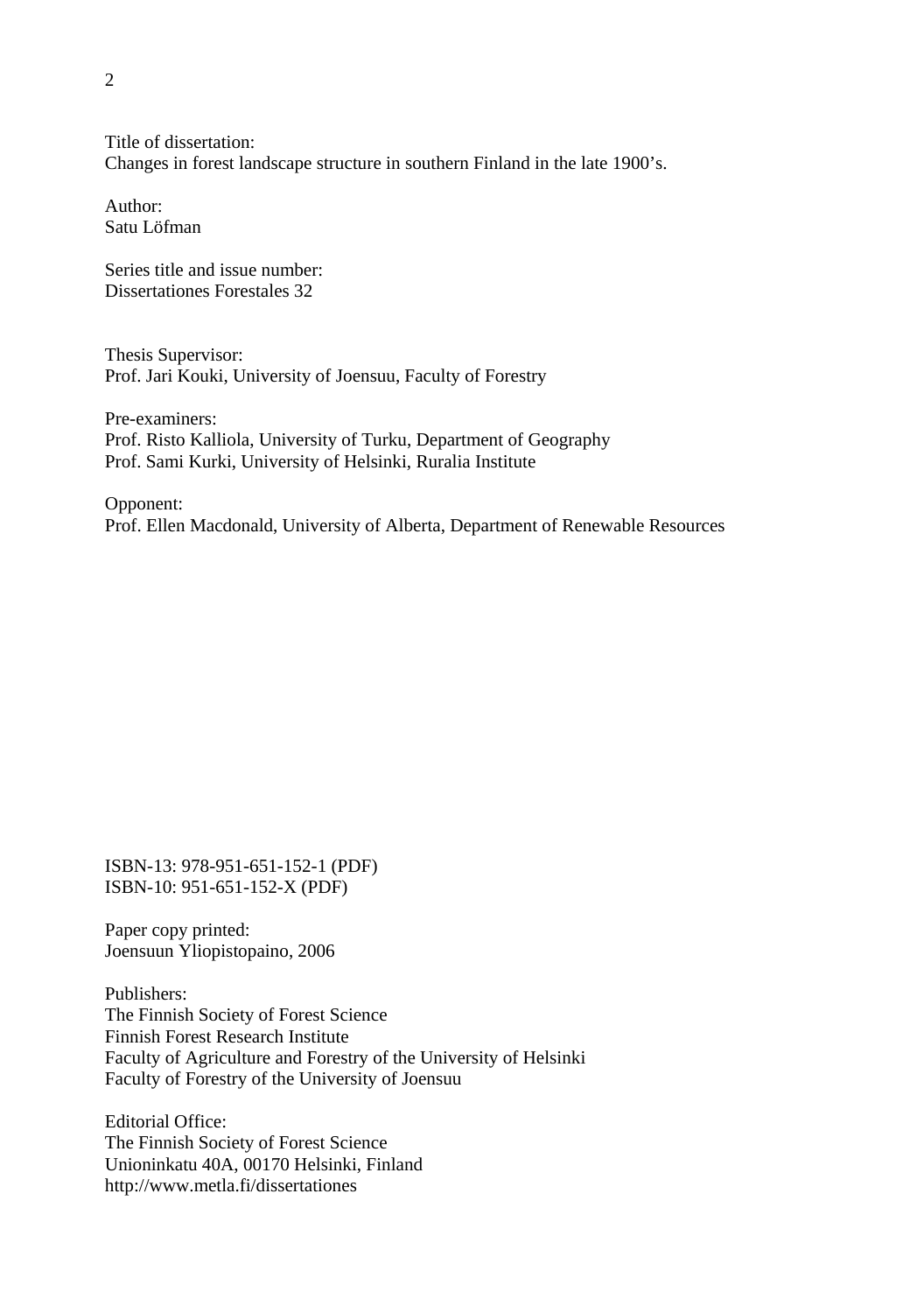Löfman, S. 2006. Changes in forest landscape structure in southern Finland in the late 1900's. Dissertationes Forestales 32.

### **ABSTRACT**

Finnish forest landscapes have experienced major changes during recent decades, and currently they are often regarded as fragmented. The assessment of historical landscapes and the quantitative documentation of supposed changes are matters that have largely remained unexplored, even though a thorough understanding of the historical processes and the existing pattern would be urgently needed for scientifically-based and sound management as the history and current landscape patterns may place long-term constraints on both ecological and economic objectives of future management options. The aim of this research was to define and quantify the changes in forest landscape structure caused by logging and road construction in private and state forests in southern Finland from the 1950's to the 1990's.

Areas varying between 14 000 and 20 000 ha in different parts of southern Finland were selected for study. Both private and state-owned forest were included, but the proportion varied somewhat between locations. The forest cover was analysed using aerial photographs from successive decades, the forests in each area being classified into nocanopy and closed-canopy forest types. A more detailed analysis and classification employing several development stages was performed in one of the areas.

The results show that the continuous cover of mature forests in the 1950's has been broken up by extensive logging, and that major changes in the landscape structure had already taken place before the 1970. The continuous closed-canopy forest still forms the matrix, however, and its connectivity has slightly improved since the 1970's, and mean size of no-canopy patches has slightly decreased. The interior forest areas are currently small, and edge-influenced forests make up a large portion of the landscape. Roads have had a greater impact on forest fragmentation than has harvesting, and increased harvesting can be attributed to road construction to some extent.

Ecological allocation of harvests, the use of alternative harvesting methods, and local restoration of the important structures of natural forests are needed in order to reverse the effects of past management, but even so the current pattern of Finnish forests may be retained as a legacy for decades in the Finnish forests. Forest management and the planning of forest operations should be carried out at the landscape level in order to enhance the maintenance of historical patterns of landscape cover.

Key words: clear-cut, fragmentation; edge effects, landscape change; landscape pattern; logging; roads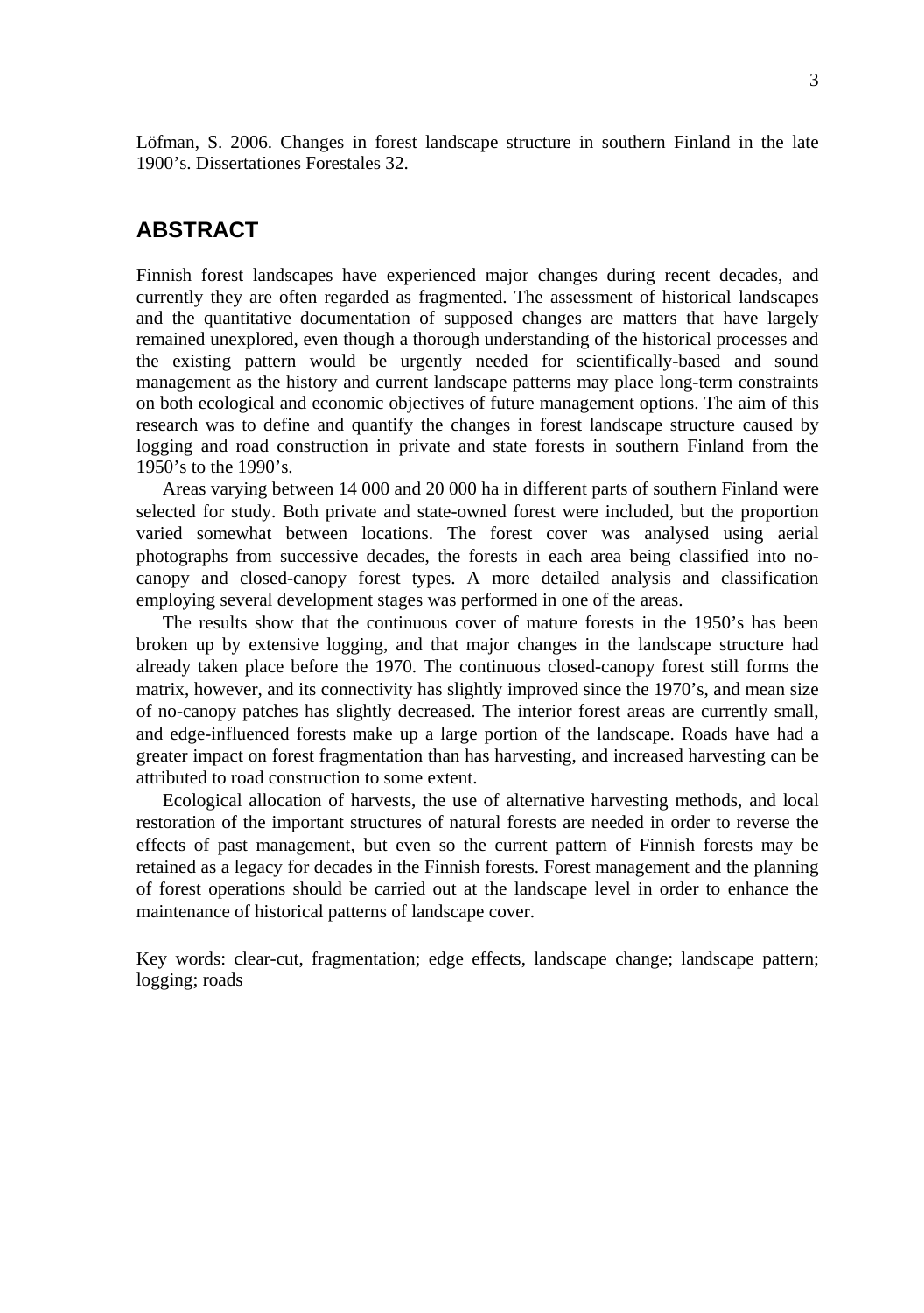## **ACKNOWLEDGEMENTS**

I wish to thank my encouraging and patient supervisor, Prof. Jari Kouki, who originally provided the idea for this research and has been largely responsible for arranging the funding for carrying the project through. He has provided valuable comments and new ideas at all stages of the work. My warmest thanks also go to Prof. Matti Maltamo, who has commented on the work on many occasions. Prof. Risto Kalliola and Prof. Sami Kurki as pre-examiners made some valuable suggestions that improved the final form of the thesis.

 The work was funded by the Academy of Finland, projects 54015 and 4196 (Finnish Centre of Excellence 2000-2005; research grants to Jari Kouki) and by the Faculty of Forestry, University of Joensuu and Niemi-Saäätiöt; research grants to the author. Tomi Löfman is acknowledged for programming help in papers II and IV and Malcolm Hicks for revising the English language of the thesis manuscript.

The Faculty of Forestry has provided excellent facilities and an innovative environment for conducting the research, and several people in the faculty staff have directly and indirectly contributed to the work. Dr. Perttu Anttila has been a close colleague; numerous professional topics and other interesting details of life in general have been discussed over a lunch during the passed years.

I would like to thank my parents for their love and support, and my parents-in-law for the interest they have shown for my work.

Tomi, Iikka, Hilla and Veikko – you are the dearest.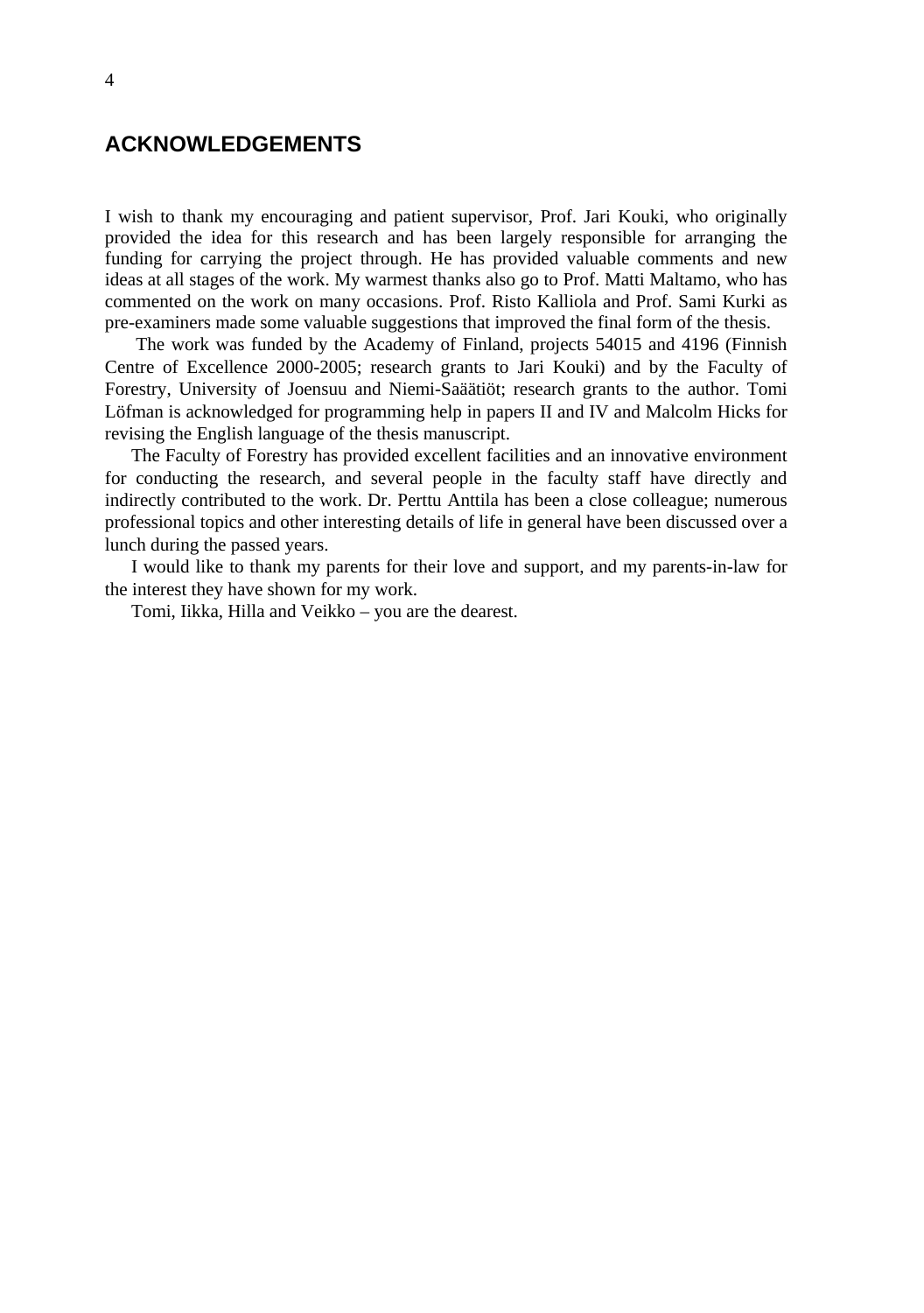## **LIST OF ORIGINAL ARTICLES**

- I Löfman, S. and Kouki, J. 2001. Fifty years of landscape transformation in managed forests of southern Finland. Scandinavian journal of forest research 16: 44-53.
- II Löfman, S. and Kouki J. 2003. Scale and dynamics of a transforming forest landscape. Forest ecology and management 175: 247-252.
- III Löfman, S. 2006. Long term changes in two boreal landscapes with different management histories. Manuscript submitted.
- IV Löfman, S. 2006. Effect of road construction on harvesting intensity and forest fragmentation in southern Finland. Manuscript submitted.

Satu Löfman participated in planning the research, was responsible for conducting data analysis and was the main author in papers I and II.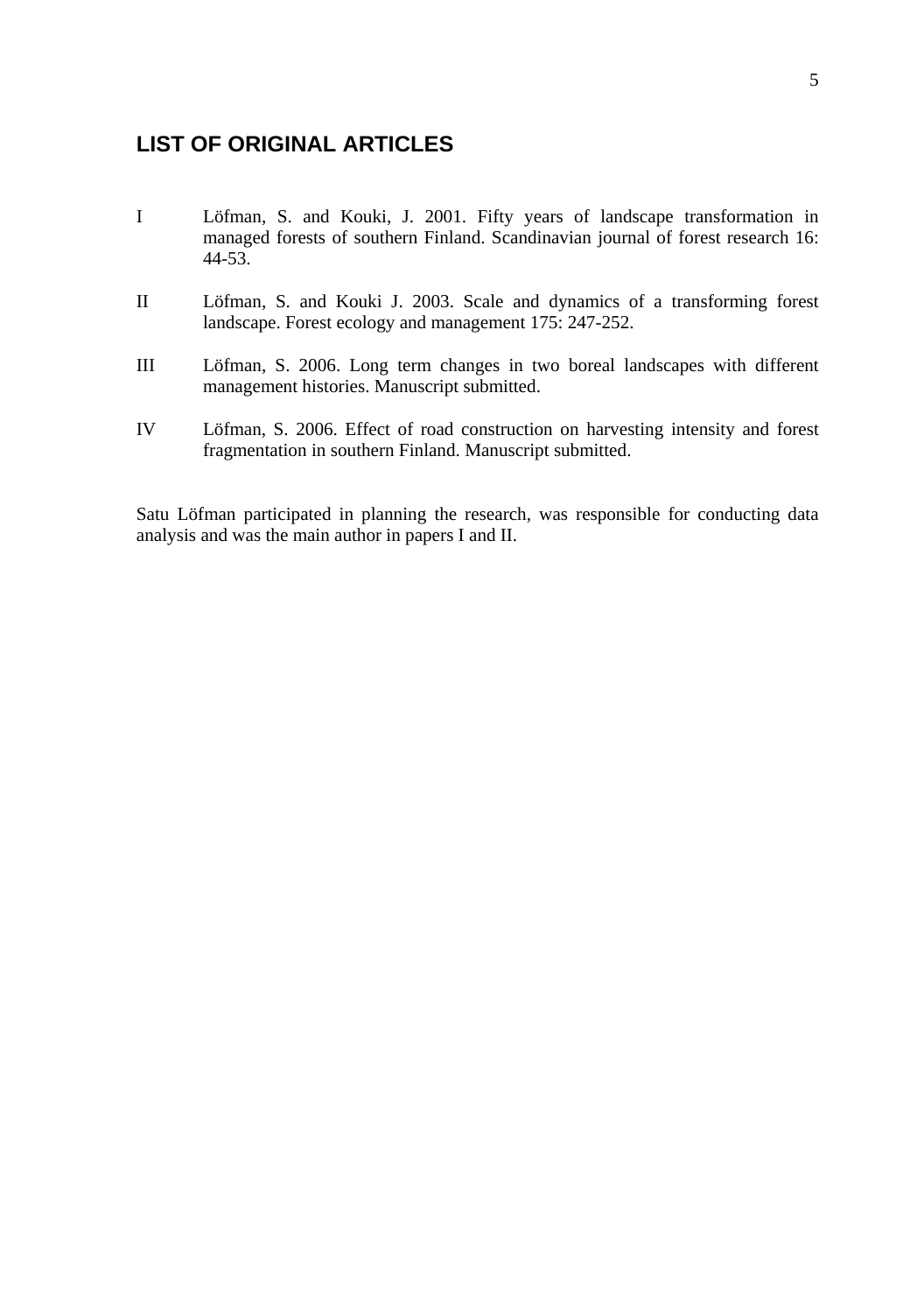# **TABLE OF CONTENTS**

| 1.1<br>1.2<br>1.3        |  |
|--------------------------|--|
|                          |  |
|                          |  |
| 4.1<br>4.2<br>4.3<br>4.4 |  |
|                          |  |
|                          |  |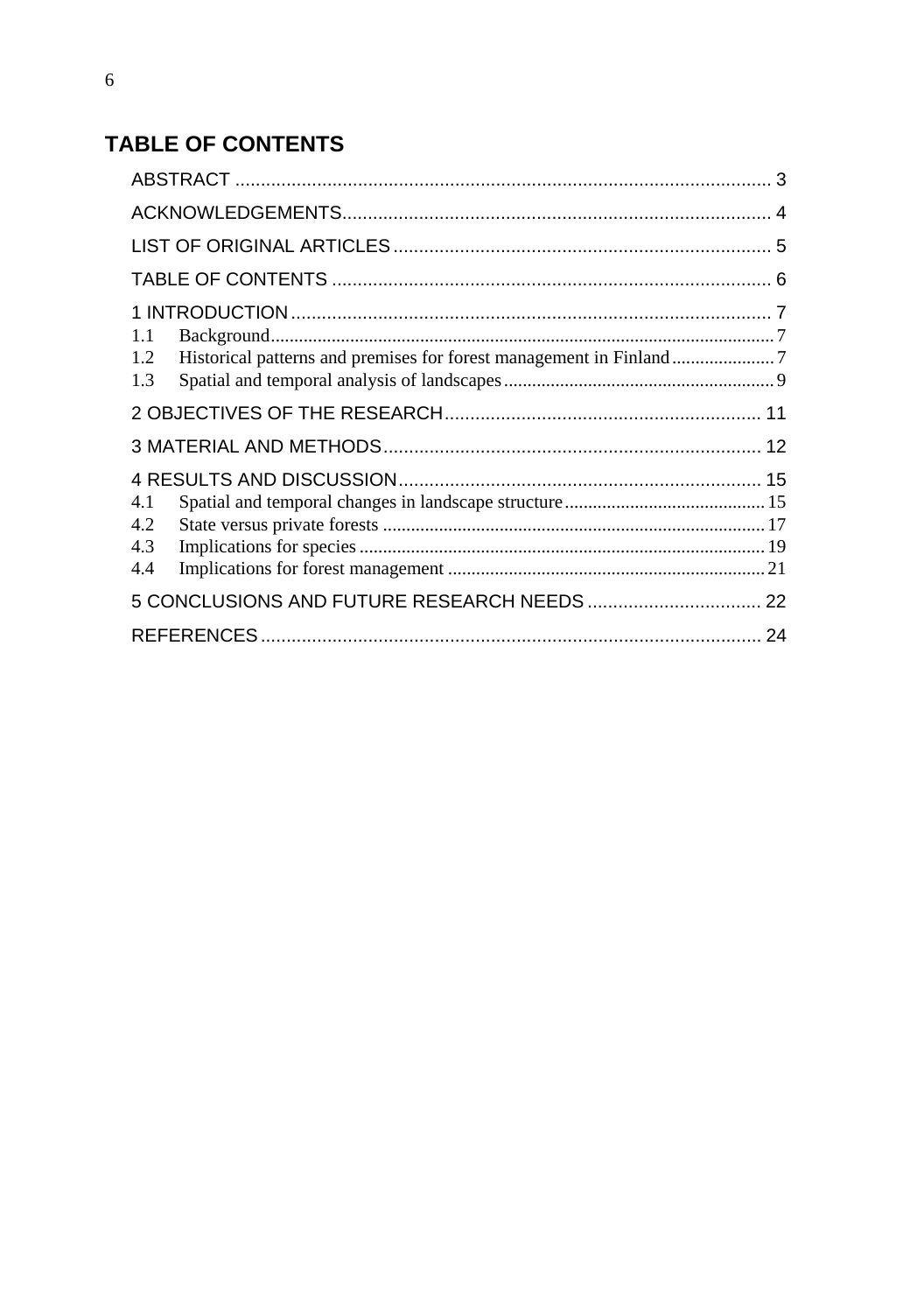### **1 INTRODUCTION**

#### **1.1 Background**

As in so many other countries at present, there is a great concern in Finland for maintaining and restoring the biodiversity of human-altered environments. The country is committed under international agreements to sustainable use of its environmental resources (Ministry of Agriculture and Forestry, 2000). Forests cover 86% of its terrestrial area (Finnish Forest Research Institute, 2004), and the assessment and monitoring of forest species and their habitats is an important part of sustainable management. Several national programmes for assessing environmental, cultural and social values for sustainable management have therefore included forests as an important target (e.g. Ministry of Agriculture and Forestry, 1999).

The sustaining of natural biodiversity focuses on species and their habitats, and aims at preserving viable populations of species in their current distribution areas. An important contributor to this branch of science has been landscape ecology, which emphasises the importance of spatial patterns in ecological processes. The emergence of modern landscape ecology was gradual, but the first guidelines were summarised in the agenda of a 1982 workshop of Northern American ecologists (Risser et al., 1984). Since then research has proceeded on many fronts with a large proportion of the studies concentrating on humaninduced changes in landscapes and the consequent effects on species. The destruction and fragmentation of natural habitats has put many species at risk of extinction locally or even globally (Turner, 1996, Hill & Caswell, 1999).

Changes in forest landscapes have been recognised in Finland, but documentation and quantification of these changes has been rare. Sigurdson (1999) showed that 55% of oldgrowth forests in a forested area in Kuhmo had been lost. Some studies have analysed the landscape structure of the Russian forests close to the Finnish border (Burnett et al., 2003). Those areas have similar environmental conditions but a different management history. Comparisons have pointed to a clearly different landscape pattern from that prevailing in Finland, with differences in forest composition, age and patch size distribution (Siitonen et al., 1995, Saarinen et al., 2001, Kalliola et al., 2003) attributable to the intensified forest management practised in Finland since the 1950's, whereas the Russian areas have remained largely uncut during this time. Forest management affects both stand and landscape structure, in terms of tree species, age classes and the availability of dead wood (Esseen et al., 1997, Kouki et al., 2001), and these changes have in turn been related to changes in the abundance of many animal, plant and fungus species (Rassi et al., 2001).

#### **1.2 Historical patterns and premises for forest management in Finland**

The Finnish ecosystems are fairly young, having developed after the last glacial period, only about 10 000 years ago. The forests are seemingly homogeneous due to the small number of dominant tree species, largely pine (*Pinus sylvestris*), spruce (*Picea Abies*) and two birch species (*Betula spp.*). The proportions of forests, forested and open wetlands and waterways vary by region. The early inhabitants probably had a minor effect on the forests until the commercial opportunities arising from the 1700's onwards provided the impetus for more systematic logging and tar burning (Östlund, 1995). At the same time the forests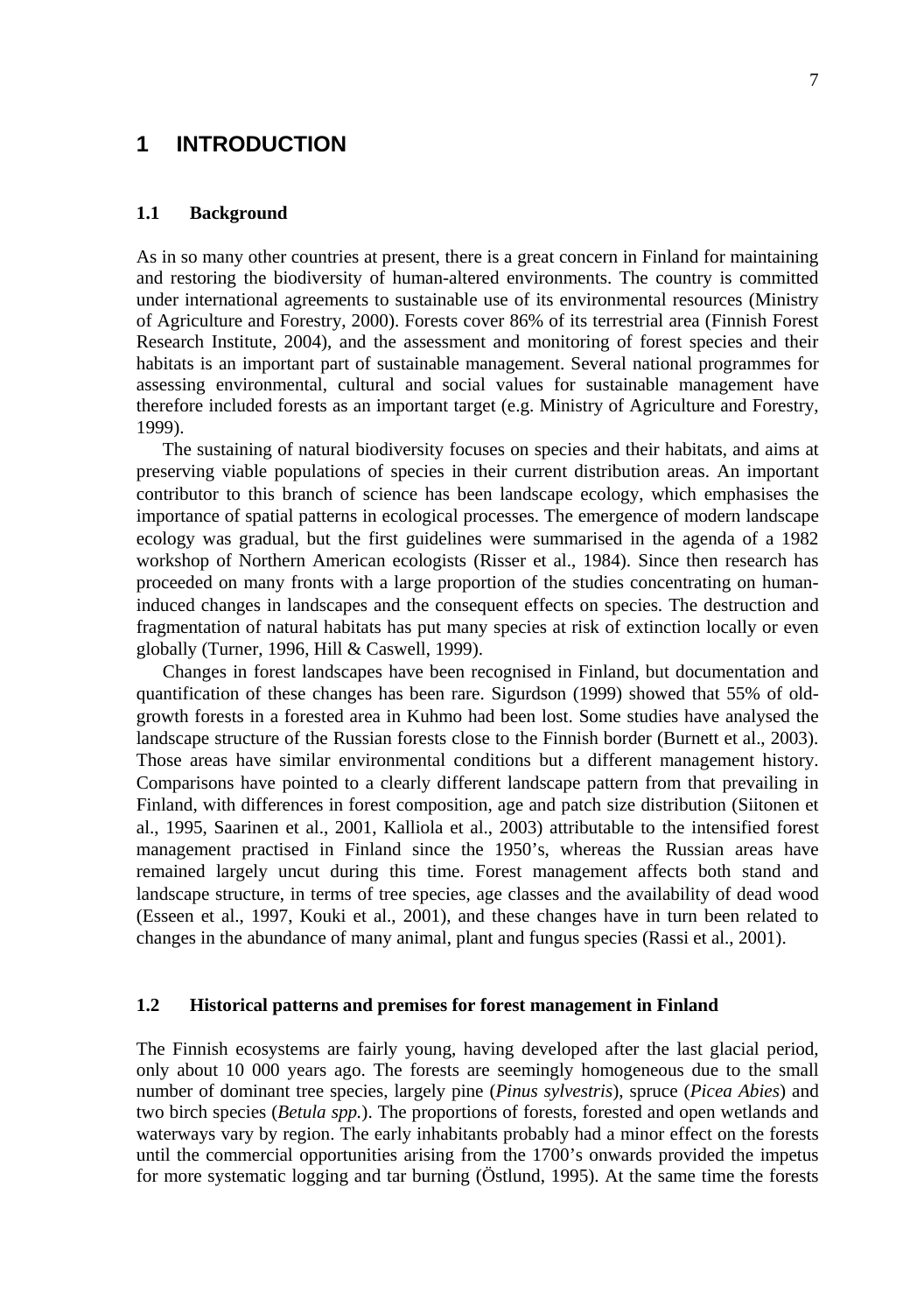were also widely utilised for slash and burn cultivation (Heikinheimo, 1915). The results of these activities led to the first assessment of the country's timber resources and raised a concern for their future quantity and quality. The first assessments, in the mid-1800's, indicated a deficiency in large timber, and even in small wood in large parts of southern Finland (Berg & Leikola, 1995). Although the methods and intensity of observation are not accurately recorded, the results of these first assessments were supported by the first two national forest inventories, carried out in 1921 - 1924 (NFI1) and 1936 -1938 (NFI2), which showed that the forests had been extensively logged in southern Finland, although some variation existed between sub-regions (Ilvessalo, 1943). The proportion of forests entirely or mostly untouched by man was nevertheless still 51% in the southern parts of the country and 81% in the north.

For a long time the forests were harvested by means of selective cuttings, by extracting all trees above a certain minimum diameter. This regime was swiftly abandoned around 1950, however, as selective cuttings were seen to detract from both the commercial and genetic value of the remaining trees (Leikola, 1986). Instead, the even-age system with clear-cutting and optimised rotation times was adopted. Also, forest management came to be characterised by the regeneration of under-productive stands, punctual thinnings, and effective natural and artificial regeneration combined with machine tilling. This management was carried out by opting for the so-called "normal forest scheme", in which each age class from clear-cut areas to mature stands would be equally represented. The effect of this management is clearly seen by examining the NFI6 and NFI9 age distributions (Figure 1), in which there is a shift towards younger age classes and a more even distribution of age classes relative to the NFI1 and NFI3 assessments. The statistics also show a clear decrease in the percentage of old forests.

Legislatively, the Finnish government has guided forest management in the direction of intensified timber production since the enactment of the first Forest Improvement Law in 1928, and this intensive forest management has been promoted with many national campaigns and programmes from the 1950's onwards and with direct subsidies to forest owners, the aim being to achieve an increase in the allowable cut (Juurola et al., 1999). The investments subsidised have included road construction and drainage, for example.



**Figure 1.** Trends in age class distribution in the Finnish forests, according to National Forest Inventories from the 1920's to the 1990's. Source: Finnish Forest Research Institute.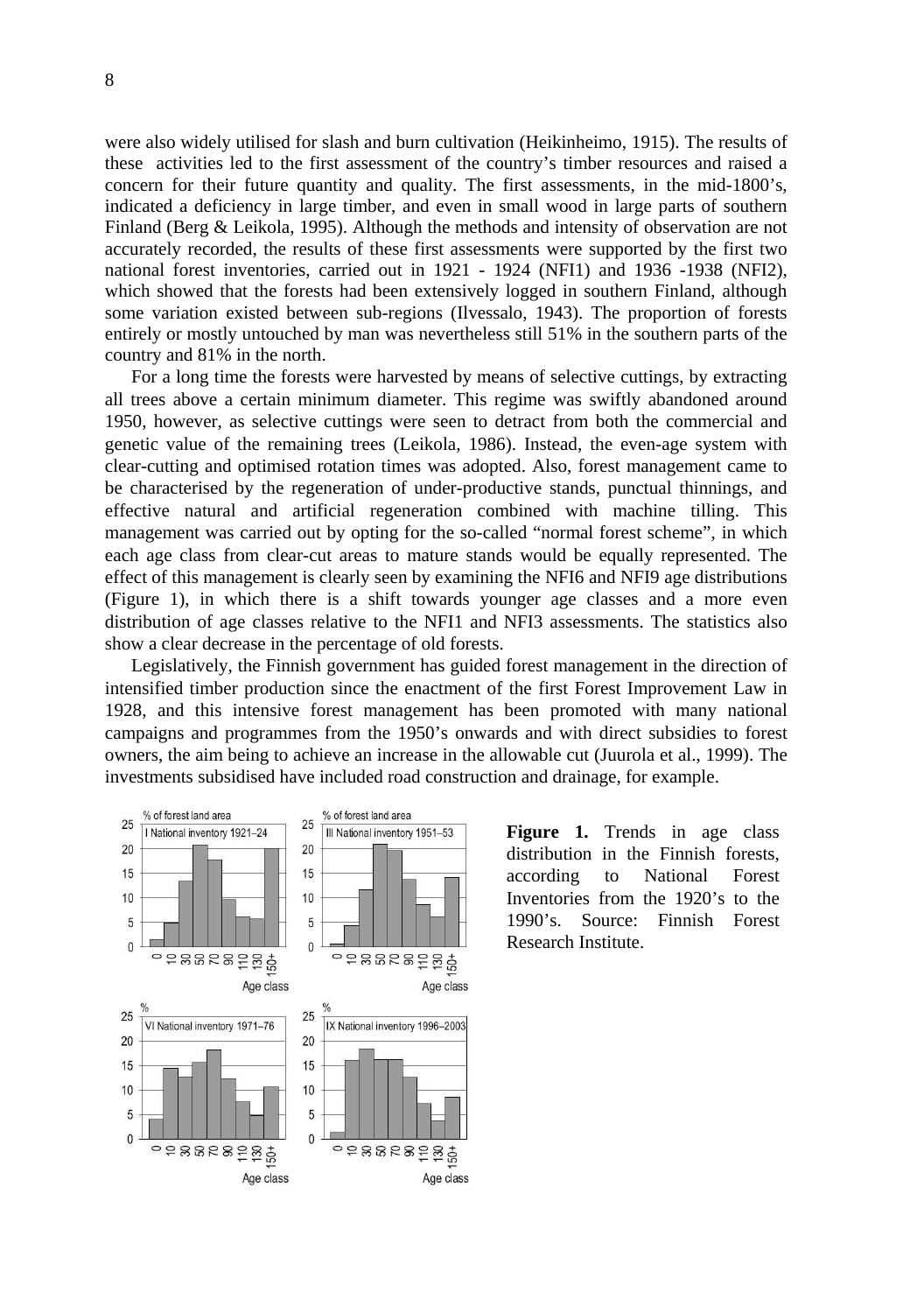Historically, forest management has been largely based on the contemporary perception of natural forest dynamics. The site classification in terms of forest productivity, for example, originates from the early work of Cajander (1926) and describes the sites by reference to typical species in the understorey vegetation. The target of using the natural succession as a means of intensifying timber production may nevertheless have hampered the objective assessment of what the natural dynamics and natural characteristics of the forests concerned actually are (e.g. Lähde et al., 1991). It is only recently that the natural dynamics of boreal forests have been described with scientific validity. Recent research has strengthened the view that landscapes cannot be managed with reference to a fixed equilibrium, but rather it is essential to incorporate their natural variability into management (Kuuluvainen, 2002a, Wiens et al., 2002)

Disturbances in natural forests, such as forest fires, high winds, floods, ice, snow, herbivores and burrowing animals, may cause fragmentation and other modifications to the forest landscape structure (Esseen et al., 1997, Nilsson & Ericson, 1997). Natural disturbances, occurring on different scales, contribute to the biodiversity of forest ecosystems, whereas scale-limited human disturbances tend to simplify the forest and forest landscape structure (Kuuluvainen, 2002b). Changes in biotope composition and pattern are brought about in many ways by intensive forestry. The fragmentation of old-growth and mature forests is due to the shorter rotation period used in managed forests and the economically optimal rectangular age distribution, by comparison with a natural succession and disturbance regime (Uuttera et al., 1996, Kurki et al., 1998). In addition, intensive management in Fennoscandia has favoured even-aged coniferous stands, where as multilayer stands, deciduous stands and mixed deciduous stands have become rare and isolated, or have even disappeared (Uuttera et al., 1996, Östlund et al., 1997). Forest fires have been pointed in particular as supporting many structural properties of individual stands and landscapes (Angelstam, 1997, Wallenius et al., 2002). Natural fires are considered important for maintaining a diverse age structure between and within individual stands and for regulating the species composition of forests. The information collected on natural forest dynamics has been further integrated into simulation models, which have been especially valuable for developing landscape-level disturbance and succession models (Pennanen & Kuuluvainen, 2002, Pennanen et al., 2004).

#### **1.3 Spatial and temporal analysis of landscapes**

Landscape patterns can be either analysed in simulation studies, when subjected to different disturbance rules, or by describing real landscapes (Andrén 1997). Simulation studies provide information on the properties of given indices and landscape metrics (Turner et al., 1989, Gustafson & Parker, 1992, Hargis et al., 1998), and have also led to some important hypotheses and results in attempts to link spatial patterns with ecological processes (With & King, 1997). Competent simulation models can only be built on a knowledge of real-world phenomena, however , and thus the examination of real landscapes and landscape dynamics cannot be replaced (McGarigal & Cushman, 2002).

The real world data are usually based on remote sensing material that has been appropriately classified. Both aerial photographs and satellite images have been widely used to produce spatial data for temporal analysis (e.g. Dunn et al., 1991, Hall et al., 1991, Kadmon & Harari-Kremer, 1999, Korpela, 2006). The use of aerial photographs is limited by their temporal coverage, which may lead to possible loss of some pivotal change in the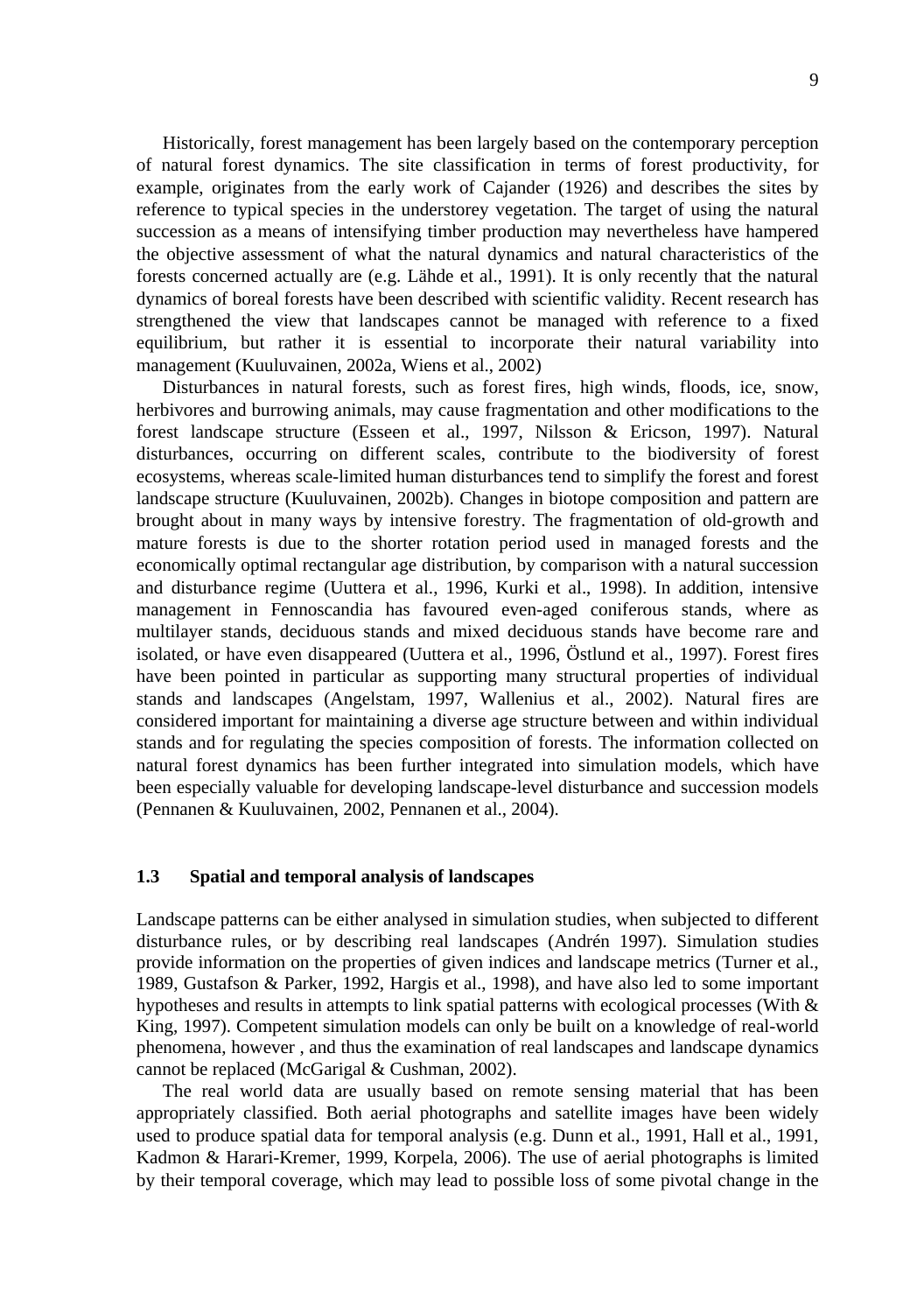landscape structure. Also they may be too limited in quality to allow certain cover types to be distinguished. Satellite images provide repeated coverage of the same area with fairly high temporal resolution, but their potential for tracking historical changes is limited to the early 1970's and thereafter. Other types of data include forest inventories, (old) forest maps and management plans and other historical records. Axelsson and Östlund (1997), for example, used old forest surveys, forest maps, records of fire history and other historical information to compare a forest landscape structure in 1914 and 1982.

Landscapes are commonly viewed as patch mosaics of cover types and analysed using a set of landscape indices, many of which were developed in the 1980's and have their roots in information theory and fractal geometry. O'Neill et al. (1988) introduced three indices of landscape pattern, namely dominance, contagion, and fractal dimension. Turner (1990) developed a spatial analysis program called SPAN that added several new indices to the analysis. Later, a diverse group of indices were integrated into a program called FRAGSTATS (McGarigal & Marks, 1995, McGarigal et al., 2002), while another software package offering a wide suite of indices is the *r.le* programs embedded in the GRASS environment (Baker & Cai, 1992). The development of computational methods has been one of the major achievements is landscape ecology.

Landscape indices can be divided into three groups (McGarigal, 2002): patch-level metrics, which are measures of individual patches and their spatial character or context, class-level metrics, which are measures of one patch type (class) existing in the landscape and can either be derived by averaging or calculated separately, so that they reflect an aggregate property of the patches in a particular cover type, while landscape-level metrics are measures extending over the whole of a landscape and are similarly derived by averaging or calculated using all the patches in all classes. The indices can be further divided into those describing landscape composition, e.g. the proportions and numbers of different cover types, or configuration, e.g. patch size distribution, patch shape and the interspersion of patches. (Haines-Young & Chopping, 1996, McGarigal, 2002).

Despite the wide use of different indices, they have a number of shortcomings, too. There is no single index that can adequately describe a particular landscape, and usually a suitable combination must be selected (eg. Hulshoff, 1995). Many of the indices fail to uniquely describe the spatial characteristics of a landscape (Baskent & Jordan, 1995), and measurements are also sensitive to the grain (smallest observable unit or patch size), extent (total area of the landscape) and classification (number of discrete classes, for example) used in the analysis (Turner et al., 1989, Wu, 2004, Garcia-Gigorro & Saura, 2005). Furthermore, many of the indices are correlated (Riitters et al., 1995, Hargis et al., 1998), and it may not be easy to relate their values to ecological processes (Tischendorf, 2001). Thus, the values are not absolute measures of landscape properties and are rarely useful by themselves, although they serve better for comparing alternative landscape patterns (Gustafson, 1998a).

Hanski (2005) distinguishes three ecological components of landscape change: 1) changes in the amount of a habitat, 2) changes in the configuration of a habitat, and 3) changes in the quality of a habitat. This classification is neutral in the sense that it does not speak in terms of decreases or increases, improvements or deteriorations. Habitat loss for some species is habitat creation for others. The spatial description of landscapes has been most effective in describing the first two components of habitat alteration, although the spatial component of habitat quality has also been recognised (Uuttera, 1998, Hessburg et al., 2000, Kouki et al., 2001).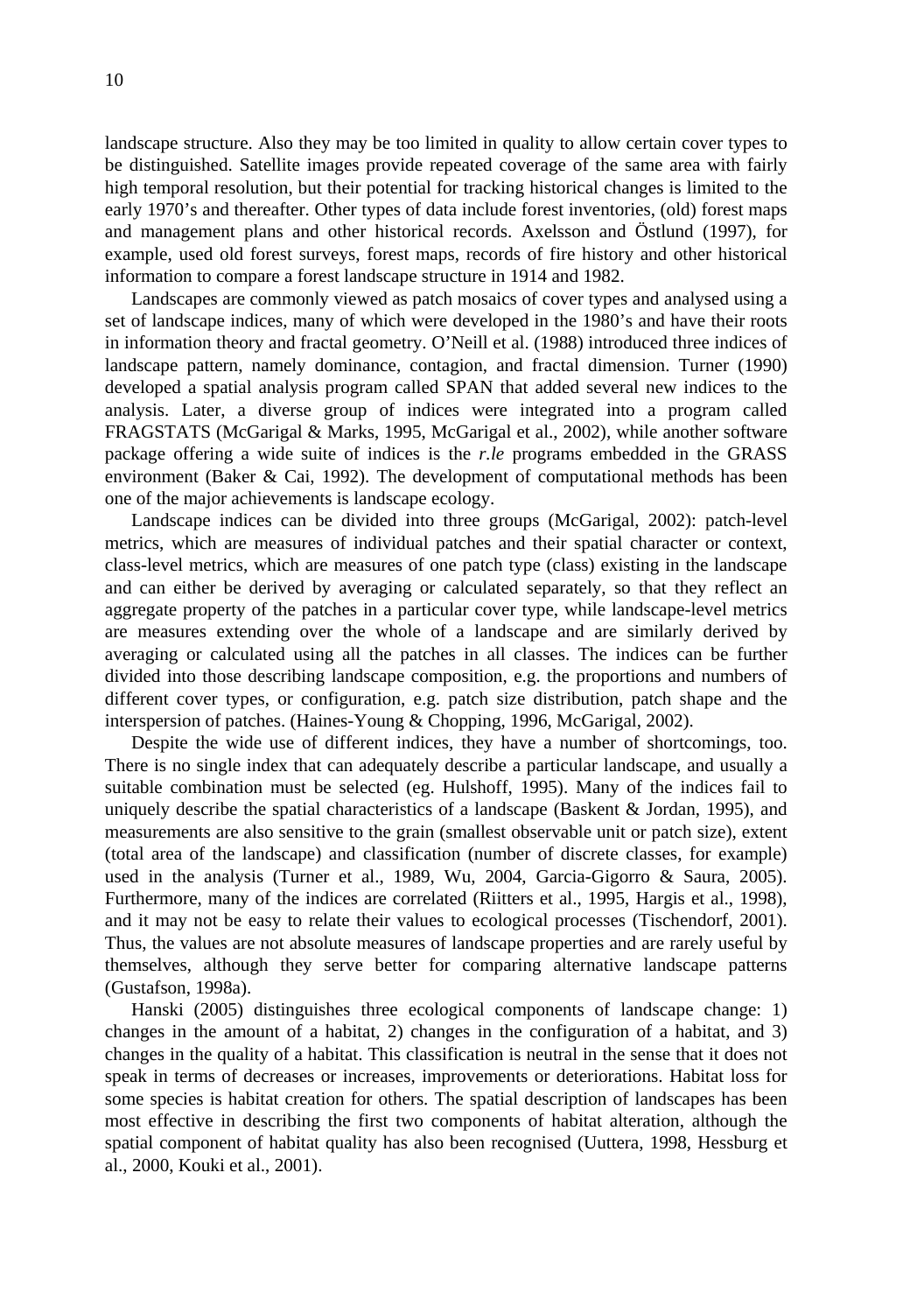### **2 OBJECTIVES OF THE RESEARCH**

The word fragmented is commonly used of the Finnish forest landscape, because of its mosaic appearance, with managed stands of different ages. The assessment of the historical landscape-level changes is a matter that has largely been ignored, however, in spite of the fact that a thorough understanding of the existing pattern and how it was created is needed for effective decision-making, since this may place long-term constraints on both the ecological and economic objectives of future management (Franklin & Forman, 1987, Gustafson & Crow, 1998, Baskent, 1999).

Since the advent of landscape ecology, numerous studies in different parts of the world have been carried out in order to describe landscape patterns and their past changes, but these are not directly applicable to Finnish conditions. Finnish forestry has its own unique history, and the changes to be expected should reflect the prevailing management combined with the natural conditions, both abiotic and biotic. It is reasonable to assume that the unique history will have some influence on the temporal and spatial patterns and processes of landscape changes in Finland.

This research aims at providing a multifaceted view of the changes affecting Finnish forests and their causes. More precisely, the objective was to define and quantify the changes in forest landscape structure that took place in the private and state forests of southern Finland from the 1950's to the 1990's, the period of intensive forest management.

The individual papers concentrate on specific issues concerning various aspects of landscape change and related phenomena. The objectives of the four studies were:

- I to define and quantify temporal changes in the Finnish forest landscape relative to a general model of habitat transformation,
- II to assess the effect of observation scale on the detectability of temporal changes in landscape structure,
- III to assess changes in forest composition as represented by different edge areas and the interior forest, and
- IV to assess the effect of roads on landscape fragmentation.

Private and state forests were analysed separately in order to discover any differences that might be caused by the different management regimes pursued by the two forest owner groups. Some effect of ownership on a landscape pattern may be expected because the average size of private forest holdings in Finland differs considerably from that of stateowned forests. Consequently, forest operations may have been applied to areas that differ substantially in size.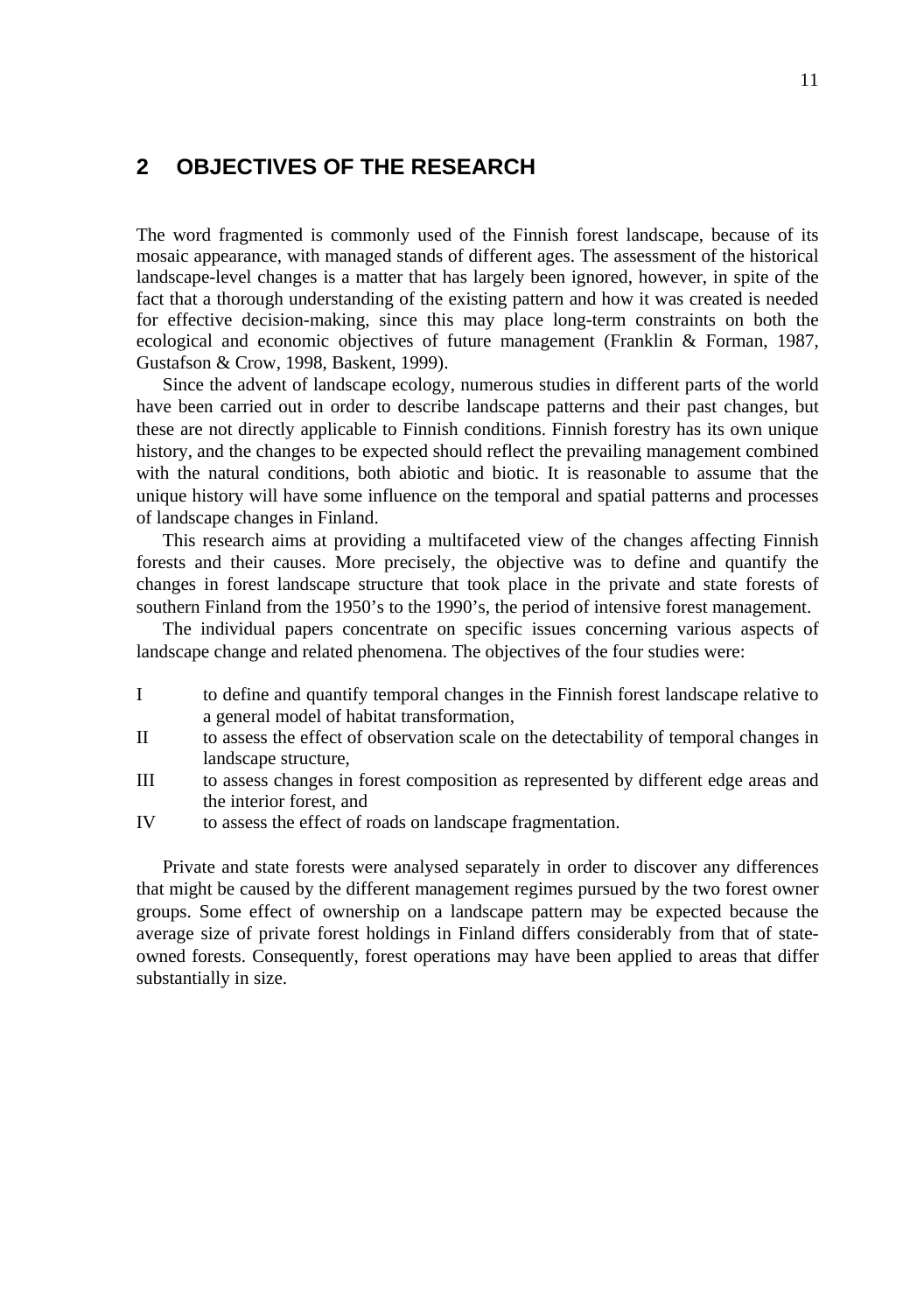## **3 MATERIAL AND METHODS**

The selection of areas for analysis was based on the idea of finding forest landscapes that were representative of southern Finland. The original goal was to find pairwise continuous areas of ca. 10 000  $km^2$  on both private and state land, but the proportion of state-owned forests is very low and they are mostly scattered around in small fragments, especially in the southern parts of the country. Thus the selection of areas was limited to places where sufficient continuous state land was to be found. Finally forests in Äänekoski, Evo, Lohikoski, Nurmes, and Reisjärvi were selected, although the proportion of state and private ownership still varied between the locations (Table 2, I).

National Land Survey (NLS) in Finland possesses large archives of aerial photographs taken from the beginning of the 20th century onwards, thus providing repeated coverage for most parts of the country. The idea here was to make use of these archives to analyse temporal changes in forest landscape structure. Eventually it was decided to search for photographs from the 1940's and 1990's and from an additional period in between these two in order to be able to analyse the timing and intensity of the changes more precisely. A compromise was also needed regarding the dates of the desired photographs, however, especially in the earliest period, the 1940's, which was finally represented by photographs taken between 1936 and 1954. The second period, the 1970's, was represented by photographs taken between 1969 and 1974, and the third period by ones taken between 1991 and 1997. They were all black and white photographs, on original scales that varied between 1:20 000 (early years) and 1: 60 000 (later years).

The digital aerial photographs were rectified and geocoded to the Finnish basic coordinate system, and resampled to a ground resolution of 5 m. Two datasets were created using the original images:

**Dataset 1** The data were automatically classified into no-canopy and closed-canopy areas, where the no-canopy class included clear-cut, seedling and sapling stands and natural openings such as treeless mires and rocks, while the closed-canopy class covered the young, middle-aged, mature and old forest development stages. Lakes, agricultural land and roads were added to the classified images for the third period from the NLS Topographic Database, and digitised manually from the computer screen for the earlier periods. The processing of the dataset is described more precisely in I and the dataset is used in I, partly in II and in III.

**Dataset 2** A more detailed classification, including separate classes for mature stands, young stands, saplings, clear-cut stands and open mires was digitised manually from the computer screen for the Nurmes area. This dataset is used in III.

In the first paper (I) the degree of forest transformation was analysed using the patch density, mean patch size, largest patch index, edge density and mean nearest neighbour in the closed-canopy class, while in II the effect of scale was analysed using randomly sampled squares of different sizes. The scale effect was analysed by calculating the averages for the largest patch size, mean patch size, area-weighted mean shape index and edge density for each square size sampled in the no-canopy class. In III the forest landscape structure was analysed using the proportions of the classes, number of patches, median patch size, mean patch size, largest patch size, border length and mean shape index. The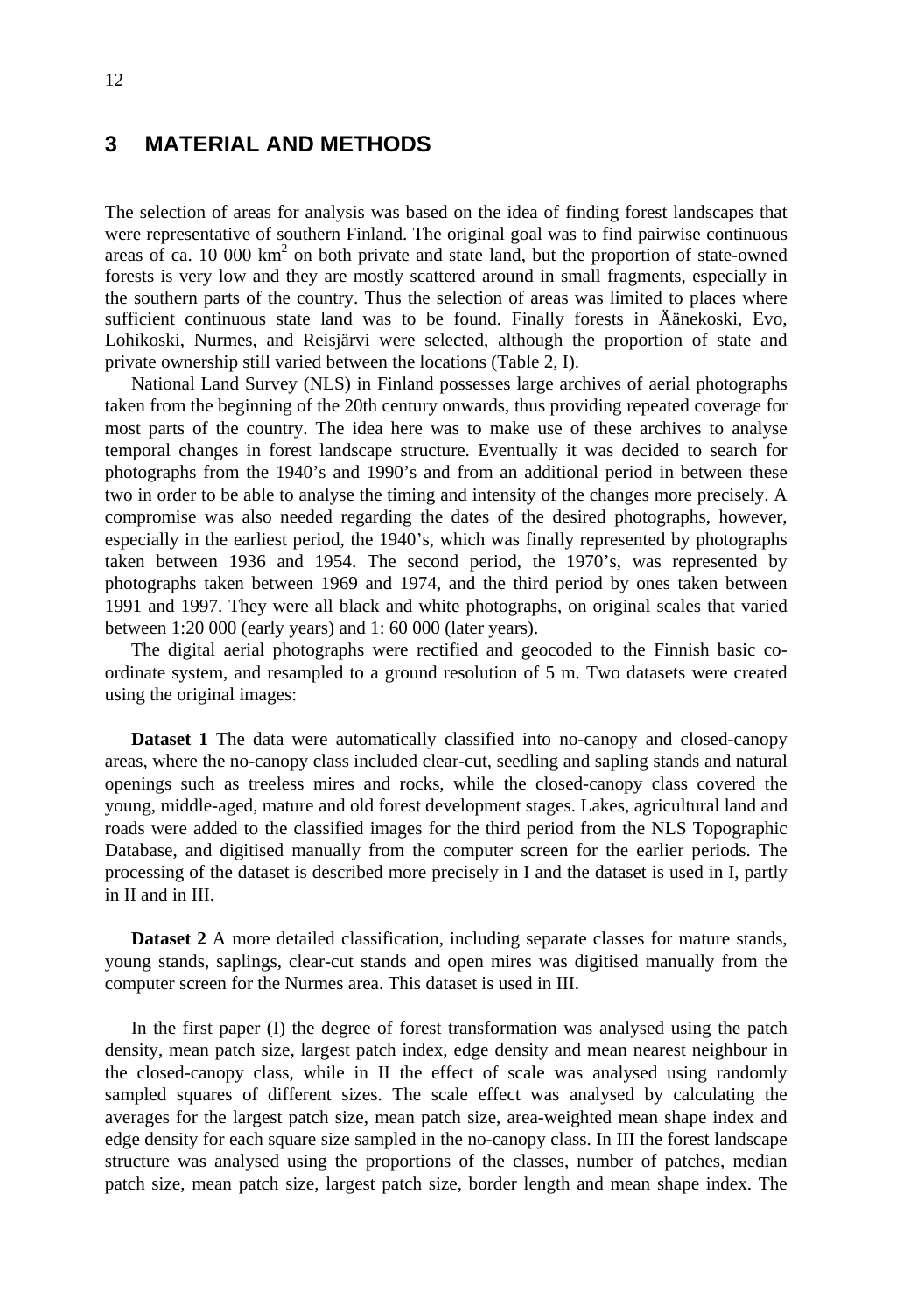edge effect was simulated with varying edge widths and the number of multiple edges (overlapping edges), assuming a 100 m edge width, was analysed. The probability of incident cuttings was analysed in IV using smoothing splines and the effect of road construction and harvesting on landscape isolation using a landscape division index (Jaeger, 2000). The equations used for the calculation of landscape metrics are summarised in Table 1.

| <b>CLASS METRICS</b>              | <b>EQUATION</b>                                                                             | <b>UNITS</b>         | <b>RANGE</b>        |
|-----------------------------------|---------------------------------------------------------------------------------------------|----------------------|---------------------|
| Number of patches                 | $NP = n_i$                                                                                  |                      | $NP \geq 0$         |
| Class proportion                  | % LAND = $\frac{\sum_{j=1}^{i} a_{ij}}{4}$                                                  | Percent (%)          | $0 \le LPI \le 100$ |
| Patch density                     | $PD = \frac{n_i}{A}$                                                                        | 1 per hectare (1/ha) | $PD \geq 0$         |
| Mean patch size                   | $MPS = \frac{\sum_{j=1}^{n_i} a_{ij}}{n_i}$                                                 | Hectares (ha)        | $MPS \geq 0$        |
| Largest patch size                | $LPI = \max_{i=1}^n a_{ij}$                                                                 | Hectares (ha)        |                     |
| Largest patch index               | $LPI = \max_{i=1}^{n_i} \frac{a_{ij}}{A} \times 100$                                        | Percent (%)          | $0 \le LPI \le 100$ |
| Mean shape index                  | $MSI = \frac{\sum_{j=1}^{m} \frac{0.25 p_{ij}}{\sqrt{a_{ij}}}$                              |                      | $MSI \geq 1$        |
| Area weighted<br>mean shape index | $AWMSI = \sum_{j=1}^{n_i} \frac{0.25 p_{ij} a_{ij}}{\sqrt{a_{ij}} \sum_{i=1}^{n_i} a_{ij}}$ |                      | $AWMSI \geq 1$      |

**Table 1.** Summary of the class metrics used in the analysis of landscape structure.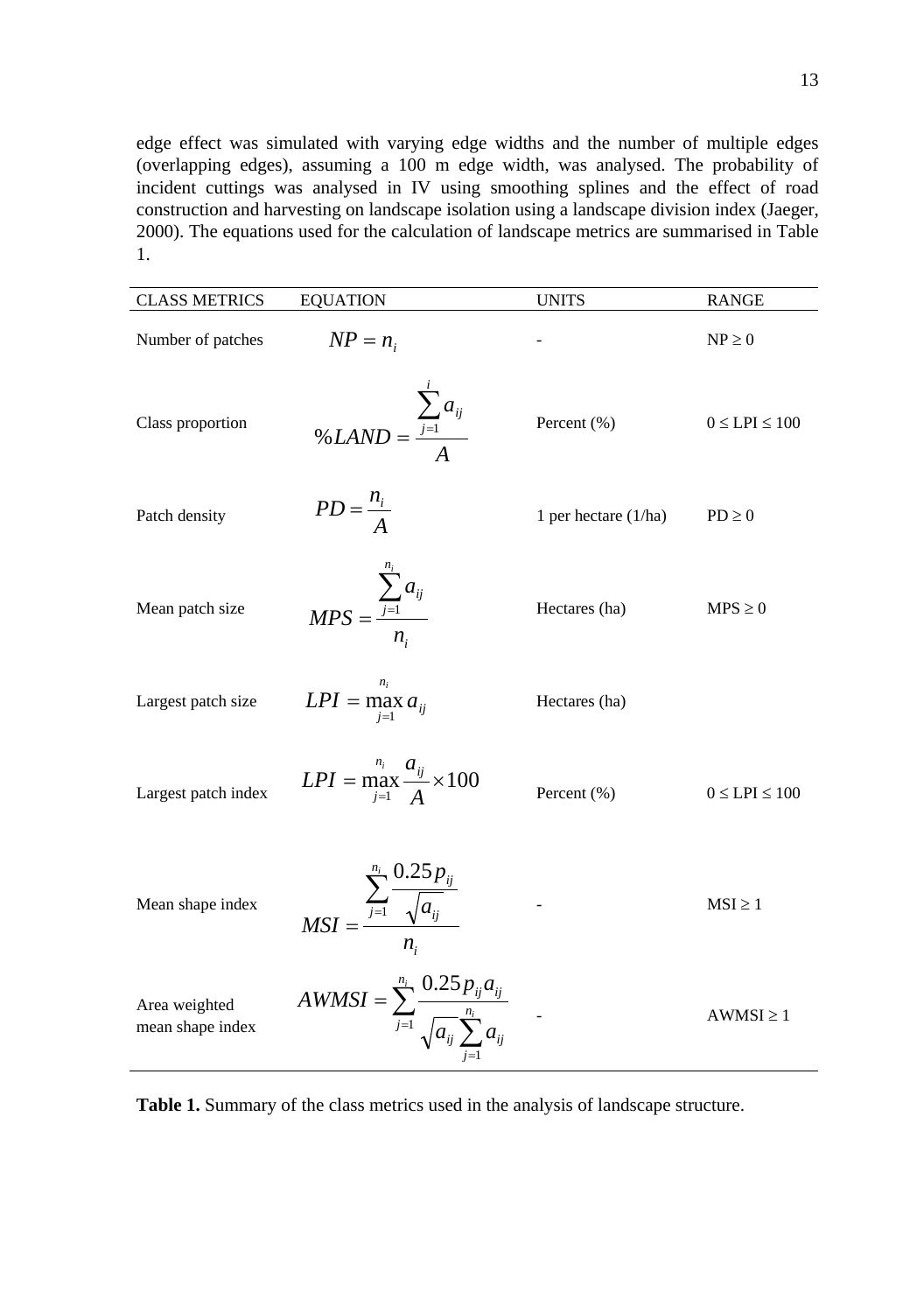Edge length  
\n(Border length)  
\nEdge density  
\n(Border density)  
\nMean nearest  
\nneighbor distance  
\nindex  
\n
$$
ED = \frac{\sum_{j=1}^{n_i} p_{ij}}{A}
$$
\n
$$
MDN = \frac{\sum_{j=1}^{n_i} h_{ij}}{n_i}
$$
\n
$$
Ments per hectare
$$
\n
$$
ED \ge 0
$$
\n
$$
MDN = \frac{\sum_{j=1}^{n_i} h_{ij}}{n_i}
$$
\n
$$
Ments (m)
$$
\n
$$
MNN > 0
$$
\n
$$
MNN > 0
$$
\n
$$
Nents (m)
$$
\n
$$
MNN > 0
$$
\n
$$
M = \frac{\sum_{j=1}^{n_i} h_{ij}}{n_i}
$$
\n
$$
Ments (m)
$$
\n
$$
MNN > 0
$$
\n
$$
MNN > 0
$$
\n
$$
Nents (m)
$$
\n
$$
MNN > 0
$$
\n
$$
Nents (m)
$$
\n
$$
MNN > 0
$$
\n
$$
Nents (m)
$$
\n
$$
MNN > 0
$$
\n
$$
Nents (m)
$$
\n
$$
MNN > 0
$$
\n
$$
Nents (m)
$$
\n
$$
O < DIVI < 1
$$
\n
$$
Pij = perimeter of patch j in class i
$$
\n
$$
p_{ij} = perimeter of patch j in class i
$$
\n
$$
p_{ij} = edge to edge distance from patch j in class i to the nearest patch also in class i
$$

All metrics adapted from McGarigal & Marks (1995) except for DIVI from Jaeger (2000)

**Table 1.** Summary of the class metrics used in the analysis of landscape structure (continued).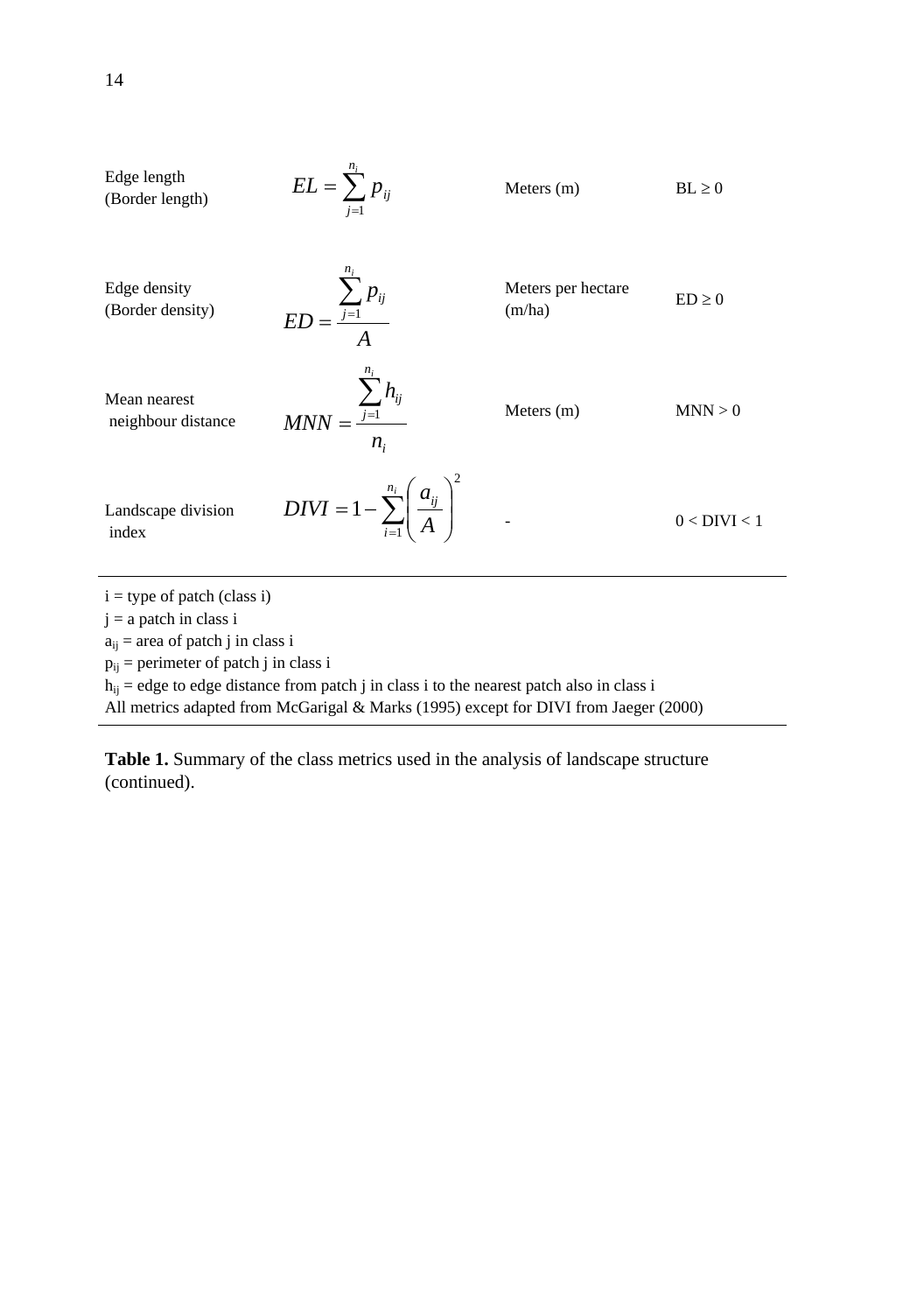### **4 RESULTS AND DISCUSSION**

#### **4.1 Spatial and temporal changes in landscape structure**

General temporal changes in the areas were assessed using a set of landscape indices. All four papers (I, II, III, IV) testify to major changes in landscape structure that had already taken place by the 1970's. This is demonstrated by the loss of continuous forest cover (I), increase in the area of open patches and younger development stages (II, III), loss of interior mature forest (III), increased length of patch borders (I, II and III), and increased length of the road network (IV). The loss of closed-canopy forests did not continue at same rate between 1970's and 1990's, instead the regrowth of the earlier harvested areas reversed the forest transformation process in most of the landscapes studied (I), assisted by the afforestation of agricultural areas and improved forest growth on drained mires. Due to continuous harvesting, however, the age structure in the class of closed-canopy forest must have changed from older to younger, as shown in III, where the proportion of mature forest is shown to have continued to decrease throughout the period studied, so that the initial figure of over 90% diminished to less than 20%, whereas there was a large increase in the proportion of young stands, from practically 0 to 40–50%.

The results are in accordance with the historical national forest inventory data and reflect actual forest management operations within the time frame. Forest transformation process has been fairly similar in both state and private forests. In all the studies (I, II, III, IV), the landscape pattern of the first period was clearly different from that in the more recent landscapes. The loss of closed-canopy forest did not continue from the second period to the third period, but instead the fragmentation was reversed in many areas, although this effect was not very pronounced. Part of the restoration of the closed-canopy forest cover was based on the afforestation of mires after drainage. The counter effect to this, however, is that it may have also accelerated forest harvesting by inducing a potential increase in the future maximum allowable cut according to which forest harvesting was planned (Kuusela, 1956).

The scale of the landscape pattern was examined only in the private forest landscape in Nurmes (II), where a square kilometre was able to capture the structure brought about by no-canopy holes in the landscape, while the structure caused by clear-cutting was mostly captured by squares of 3 km  $\times$  3 km. The landscapes of the 1970's and 1990's were very similar, but there was more small-scale variation in the former. Thus, whereas the landscape of the 1990's had a more regular pattern of small, dispersed clear-cut patches, considerable variation was found in the 1970's. The area-weighted mean shape index of nocover patches was clearly higher in the harvested landscapes of the 1970's and 1990's than in the original landscape.

The connectivity of the closed-canopy forest was slightly improved from the 1970's situation, since there were less large clear-cut areas in the 1990's. Instead, there were more small, dispersed clear-cut patches that created very fine-grained landscape structures. As forest harvesting continued, however, the age structure in the closed-canopy forest moved from mature forests to younger development classes. The increase in the length of borders between stand development classes continued in both private and state forests, and the larger proportion of edge-influenced areas in private forests in the Nurmes area can be attributed to the larger number of smaller clear-cut areas, which are probably more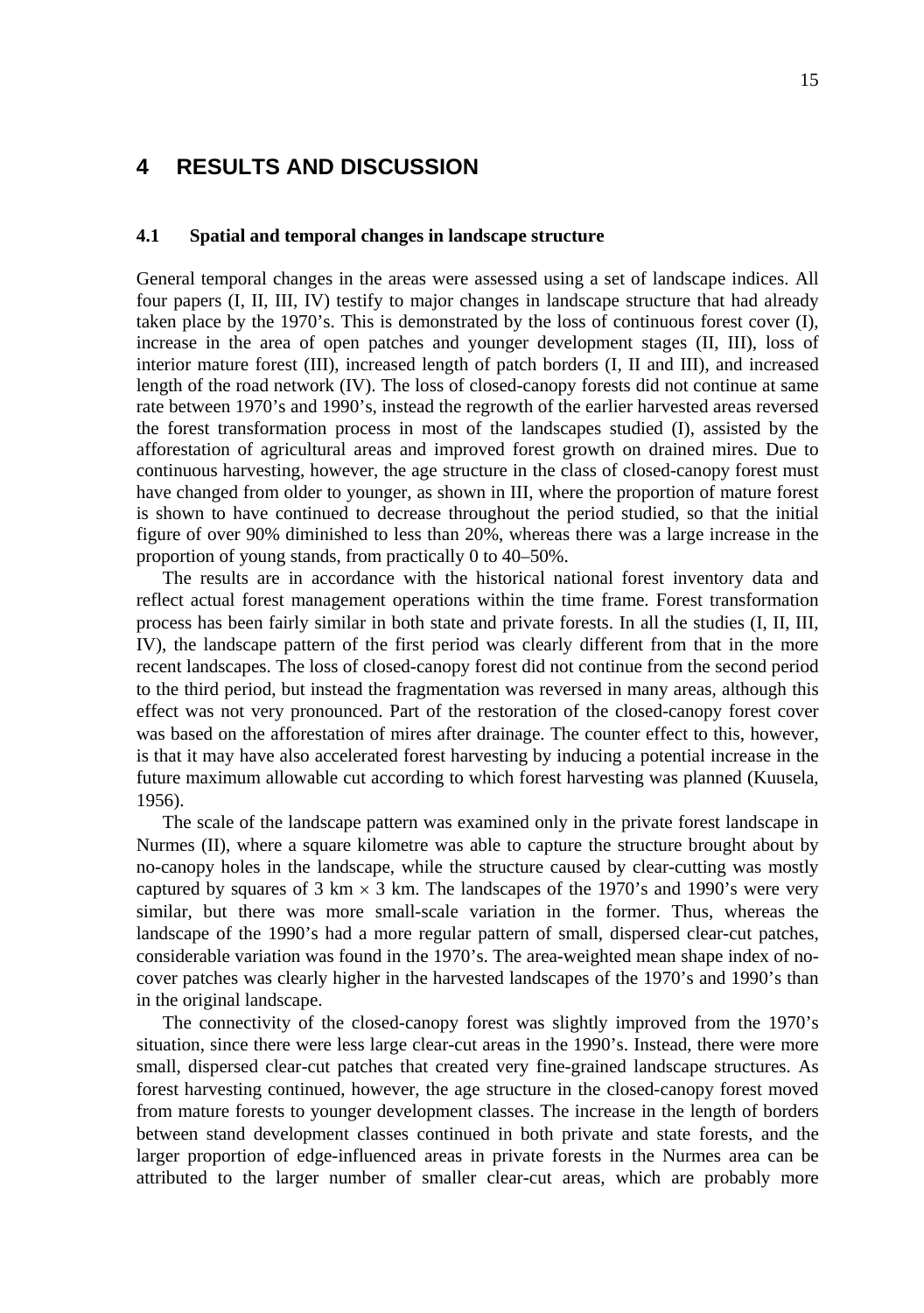dispersed in the landscape. In the Nurmes area, a 100 m edge on both sides of all forest patch borders produced a proportion of edge areas amounting to less than 30% at the beginning (III), which increased to 53% in state forests and 66% in private forests by the 1970's and was 61% in the state forests and 76% in the private forests in the 1990's. The proportion of multiple edges also increased in the landscapes, and the patches became so small that the edge effect was a combination of several neighbouring or nearby patches.

In addition to harvesting, the construction of a dense road network contributed to forest fragmentation (I, IV), dividing the forest areas into smaller patches. Also, the harvesting intensity was higher near roads (IV), the increased harvesting probability extending at least 200 to 300 metres from a newly built road. The effect of roads was especially clear in the 1990's landscapes, although detectable in the 1970's as well.

Forest management influenced many structural features of the landscape, including mean patch size, mean shape, edge density and forest interior. Other authors have associated the abundance of small patches, higher edge densities and a decrease in interior area with changes caused by forest management (Mladenoff et al., 1993, Spies et al., 1994, Reed et al., 1995, Reed et al., 1996, McGarigal et al., 2001). The naturally open mire patches in the present original landscape were mostly small, simple-shaped holes in the continuous closed-canopy forest, whereas the cut areas created large, complicated shapes. The actual managed stands were probably more simple in shape, but as they were connected to each other the shapes became more complex.

The fragmenting effect of roads was greater than that of forest harvesting in most landscapes, especially in the third period, the 1990's. This result is consistent with those of other fragmentation studies (Reed et al., 1996, Tinker et al., 1997, McGarigal et al., 2001). The current road densities are not exceptionally high compared with other forested areas, 25.2 m/ha in the Rocky Mountains (Reed et al., 1996) and 12 m/ha in the Northern Great Lakes Region (Saunders et al., 2002), nor is the rate of road construction exceptional, as a three-fold increment in road density was reported in the San Juan Mountains, Colorado (McGarigal et al., 2001) accounting for most of the changes in mean patch size and edge density. A dense network of forest roads is a major contributor to edge effects, but it also causes direct habitat loss. The road density in Finland is currently so high that additional roads would only have a minor effect on landscape isolation.

The change in forest composition is similar to that observed in other Fennoscandian forests. In Sweden, older forests dominated at the beginning of the century, with 83% of the forests classified as old-growth ones in the 1910 inventory but only 3% in that of the 1980's (Östlund et al., 1997). During the pre-industrial period the overall structure of forests was only marginally affected compared with the widespread use of clear-cutting that emerged in the 1940's (Esseen et al., 1997). On Russian side of the Finnish border, the forest landscape remained largely untouched during this period and exploitation has only just begun now, although it is progressing rapidly. Dramatic changes are expected, and the 90% cover of old forests could disappear almost completely in 80 years, with only small blocks of old forest remaining within mires and protected reserves (Burnett et al., 2003).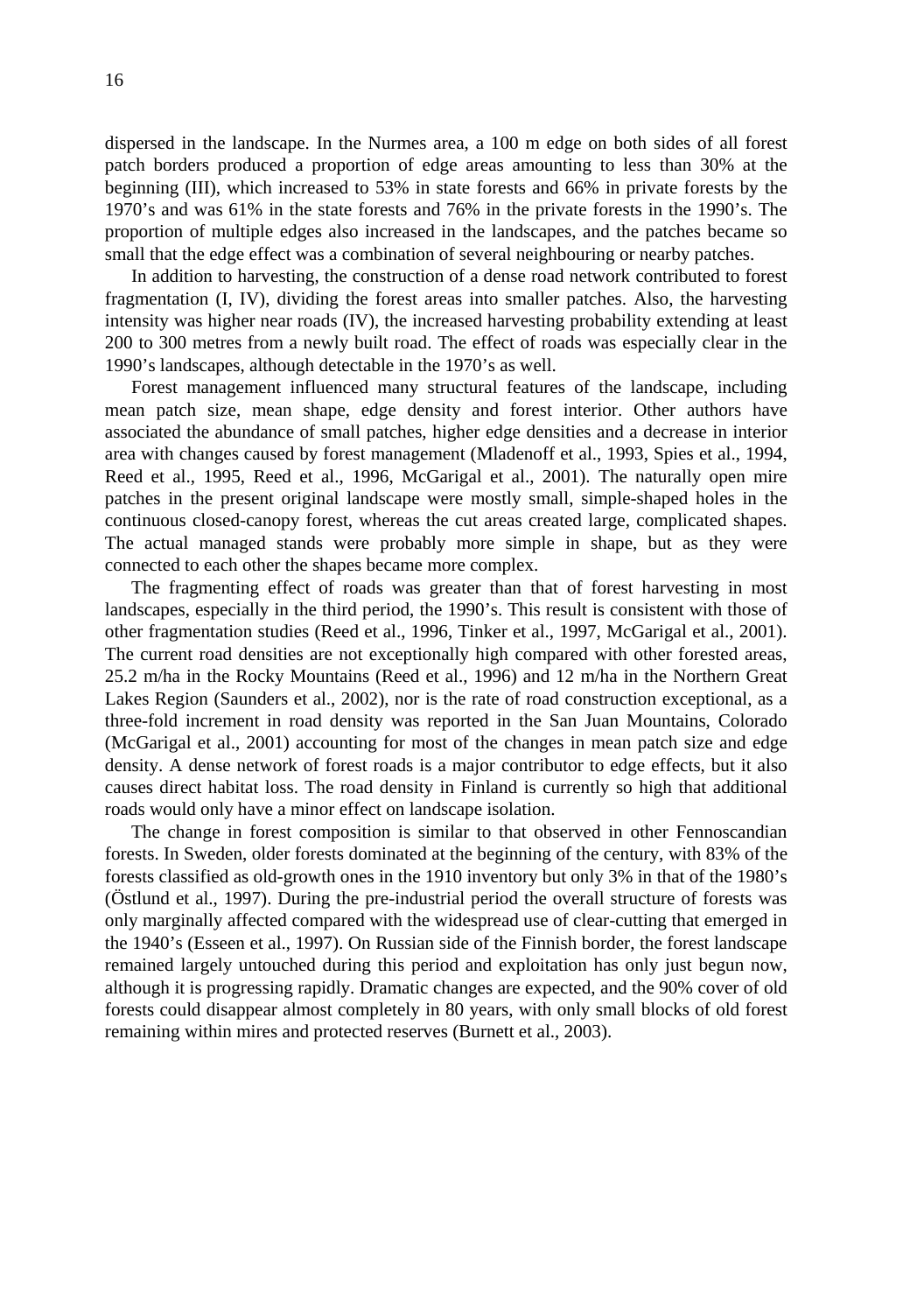#### **4.2 State versus private forests**

Although the changes in state and privately owned forests followed the same general pattern, the private forests were originally more fragmented by agricultural areas (I). More large clear-cut areas were generally to be found on state land (I, III), but the largest single clear-cut patches on private land in the Nurmes area, for example, were 231 ha in the 1970's and 143 ha in the 1990's, compared with 70 ha and 90 ha, respectively, on state land (Table 1, III).

The larger number of smaller clear-cut stands in the private forests of the Nurmes area resulted in more edge areas than in the state forest (Table 3, III). In the first period there was a greater edge area in the state forests, but these were mostly edges between two natural land cover types, forest and mire, and not the outcome of logging. The area of multiple edges also increased throughout the period studied, the proportion always being higher in the private forests. Assuming a 100 m edge effect, the proportion of edge area was 63% (ca. 8% multiple edges) in the private forests and 53% (ca. 6% multiple edges) in the state forests in the 1970's and 76% (ca. 30% multiple edges) in the private forests and 61% (ca. 17% multiple edges) in the state forests in the 1990's. The relative increment in multiple edge area from the 1970's was substantial compared with the total edge area. Such a change prevailed towards the end of the period studied.

The average road density was higher on private land in all periods, although the range of density values was larger, too (Figure 2, IV). The relative standard deviation in road density decreased from period 1 to period 3 on both the state and private land. The increase in road density in the state forests was fairly consistently from less than ca. 3 m/ha at the beginning to ca. 6 m/ha in the 1970's and about 12–15 m/ha in the 1990's. Only the road densities in the Evo state forest landscape were distinctly higher in the 1970's (14 m/ha) and in the 1990's (20 m/ha). On private land the road density increased from 1–7 m/ha in the 1940's to 3–15m/ha in the 1970's and 5–25m/ha in the 1990's, and the differences in road density between individual landscapes at the end of the period studied were many times greater than in the initial situation. In three landscapes on state land, and 4 landscapes on private land the harvested patches appeared significantly closer to new roads both in the 1970's and in the 1990's. The Reisjärvi area had quite a different pattern, however, as the harvested areas were significantly further away than the unharvested areas. The effect of new roads on harvesting intensity was more prominent on state land than on private land, especially in the 1990's. The temporal changes viewed pairwise, state and private, for each of the five areas showed that the effects of roads and open areas on landscape division were very similar in each pair. This is probably due to environmental conditions or similarities in management between state and private lands in the same locality. The effect of road construction compared with forest harvesting varied between landscapes and periods. In the 1940's the contribution of roads and harvested areas varied between individual landscapes, but in the 1970's and 1990's landscapes the contribution of roads was dominant. The Reisjärvi area, where open mires are a natural dividing agent, was a clear exception to the general pattern.

The spatial and temporal changes detected in the state and private forest areas were very similar (I, III, IV), which reflects the prevailing view of forest management within the given time frame, as the same management principles were applied throughout the country both in state and private forests. The most important feature was that the forests were regenerated almost exclusively by clear-cutting. The resulting change was already clearly in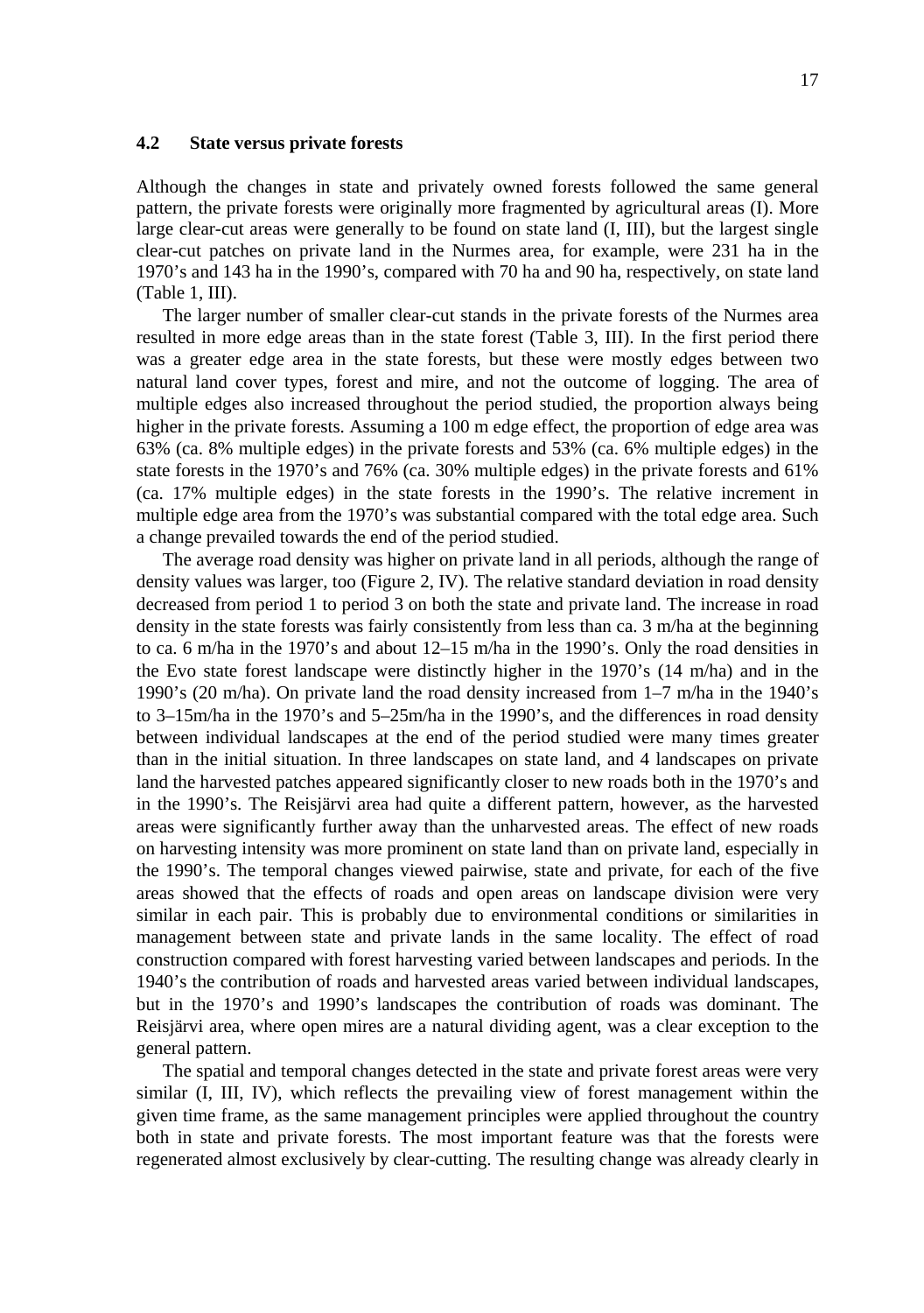evidence by the 1970's, although the results suggest that the changes may have been more rapid and even more intense on state land (III, IV).

Crow et al. (1999) noted that in Wisconsin, United States, that landscape complexity was connected with the physical environment, so that comparisons between public and private ownership could not be handled independently of that factor. They also acknowledged that most marginal lands could be in state ownership, because they fail to support farming. In Finland, too, state lands tend to be in areas of lower productivity, or in remote areas that are difficult to reach, which probably explains why the changes have been more drastic in the state forests. These were not used until systematic cutting started in the 1950's, whereas the private forests had been used previously, because they were more accessible and closer to settlements. The early national inventories also report that most of the timber was available in areas where the forests were in state ownership (Ilvessalo, 1943).

The remote location of the selected areas may have biased the sample of private landscapes, since in other areas the proportions of agriculture and waterways may be more prominent, so that the forests are more fragmented. Although the effect of other land use types was minimised here by selecting areas that were predominately forest land, a slightly higher percentage of agricultural area was still found on the private lands. The general change pattern concerning forest cutting is still expected to be valid in other areas, too, but the effect of harvesting on forest fragmentation may have been even stronger in landscapes where the proportion of the forest cover had originally been lower, as indicated by the Reisjärvi area. The fragmentation of forests in intensely agricultural areas, e.g. in the southwestern parts of Finland, may nevertheless have special characteristics that it would be of interest to study further, mainly on private lands.

Wear and Flamm (1993) found that infrastructural variables (distance from a road, distance from product markets) and environmental variables (elevation and slope) generally had a more significant influence on the harvesting decision of private forest owners than in the case of public lands. This is slightly in contradiction with the present results, since the effect of a new road tended to increase logging, especially in state forests, where management covers larger areas and the construction of new roads can be directed to areas where timber harvesting is planned in the near future. In private areas a new road may cross forest areas that belong to several owners with different goals for management or schedules for logging.

It is quite possible for private forest owners to have different interests with regard to how they manage their forests, and this may be a source of landscape heterogeneity. Uuttera et al. (1998) found a more versatile within-stand forest structure in private forests than in state forests regarding both the number of tree storeys and tree species, and the present results similarly show that private forests may contain more heterogeneous landscape structures. The size of managed patches was generally smaller in private forests, although in the Nurmes area, for example, both the largest clear-cut area and the largest mature forest patch were found on private land.

The intensity of road construction varied much more between individual private landscapes than between individual state landscapes. This may be due to special characteristics reflecting the economic or social function of forestry on a regional scale and how it relates to the intensity of forestry in a particular area. These regional characteristics probably have a historical influence, since the differences between the areas persisted and even increased through the period studied here. Conversely, road construction advanced in a similar manner in the individual state landscapes, indicating that similar management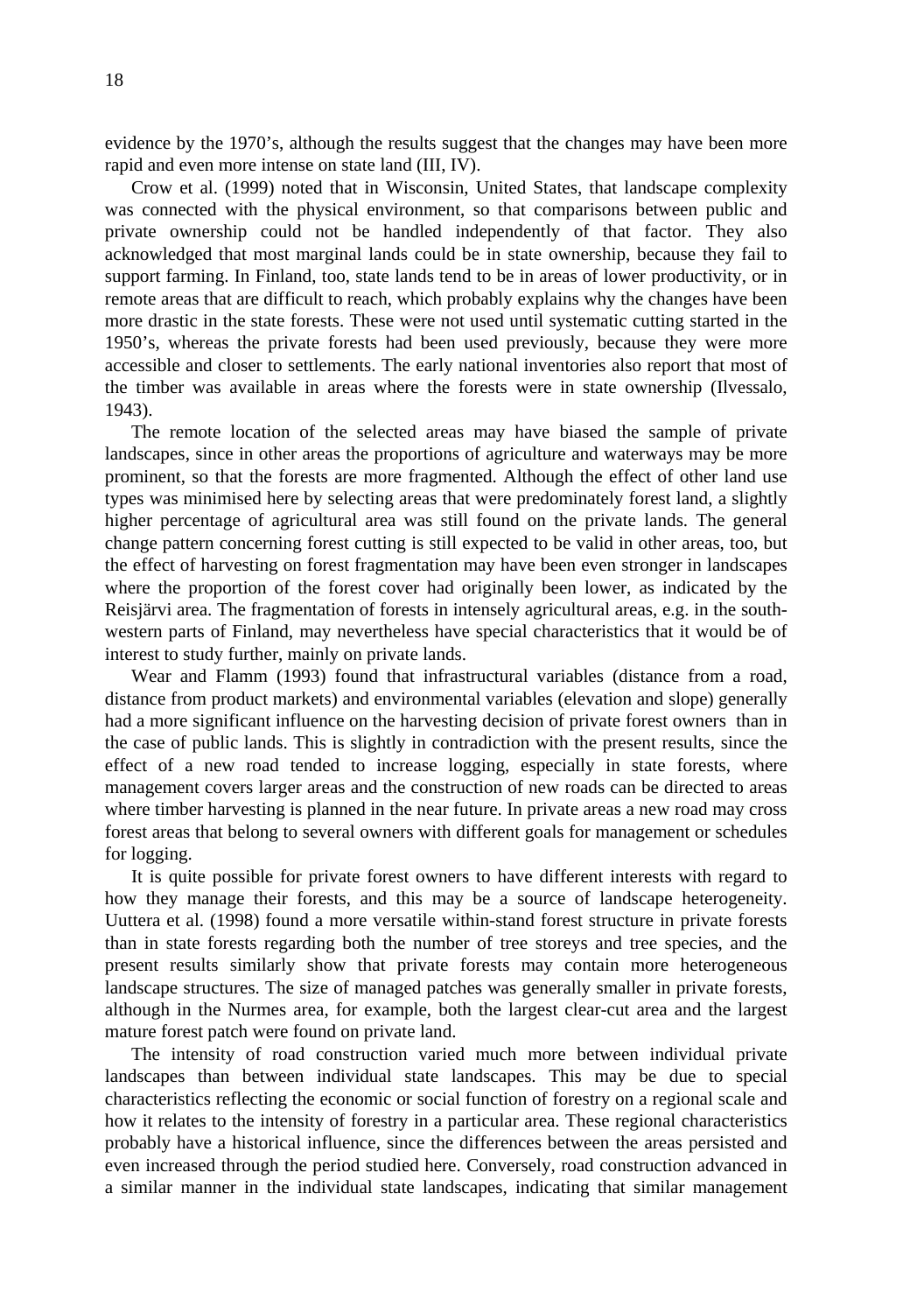strategies were adopted by the state regardless of geographical or other factors. The higher road densities found on private lands could be attributed to higher housing densities rather than forestry operations (see Hawbaker et al., 2005). Many of the rural roads may also lead to summer cottages, and may thus have scenic values that actually reduce the probability of harvesting in their vicinity. The importance of such roads for landscape ecology should nevertheless be assessed in connection with the phenomena under investigation (Hawbaker & Radeloff, 2004).

#### **4.3 Implications for species**

Most forest-dwelling species are likely to be adapted to the natural disturbances that maintain the vertical heterogeneity of stands and spatial variability of the landscape, but disruptions in stand and landscape characteristics by agriculture or forest management may be deleterious to these species. The loss of large natural patches has been pointed out as a serious defect in forested landscapes (Mladenoff et al., 1993, Crow et al., 1999). In Finnish landscapes closed-canopy forests still form the matrix and probably provide enough connectivity for many forest-dwelling species. A closed-canopy forest does not imply a natural forest, however, and thus the loss of mature natural forests and their natural structural properties may be more important than can be deduced from the present findings or those of other studies using a broad classification of forest cover types.

The proportion of mature forests has declined markedly, and the remaining old or mature forest patches may not serve populations in the best possible ways, as they are small, with an insufficient interior area. The quality of habitats for a particular species may change as a result of modifications in the location of patch borders, as the edge effect causes conditions near a patch border to differ from those in the interior parts of the patch (Ries et al., 2004). For forest interior species, the decline in population size can be greater than could be expected in the grounds of habitat loss alone, because of simultaneous fragmentation, i.e. the proportion of interior forest habitats is lower in a fragmented landscape (Bender et al., 1998). Also, poor-quality habitats near patch borders may increase the risk of mortality (Wiegand et al., 2005). A great abundance of multiple edges means that the probability of management operations occurring in the vicinity of a particular patch increases, and these operations may alter the habitat conditions of the nearby patches through edge effects. Furthermore, the probability of an edge effect will be increased because the actual managed stands will be smaller in area than the patches aggregated by development classes. Multiple edges may also increase the extent and distance of edge influence (Fletcher, 2005).

Critical thresholds for habitat proportions and connectivity may exist that regulate the persistence of given species in the landscape (Bascompte & Sole, 1996, Fahrig, 2002) but such thresholds can be difficult to define reliably in real landscapes (Huggett, 2005) and the task is further complicated by interacting variables. For some species the response times can be so long that it is difficult to relate the changes in species abundance to the changes in landscape structure (Gu et al., 2002, Hanski & Ovaskainen, 2002, Helm et al., 2006). From the management perspective, the recognition of a species threshold for a particular habitat type can help the realistic planning of restoration efforts, since the changes that have persisted in the landscape for a long time may seriously reduce the odds on the success of restoration operations (Schrott et al., 2005). Historical information on landscape changes can also be used to estimate the response of a particular species to future landscape changes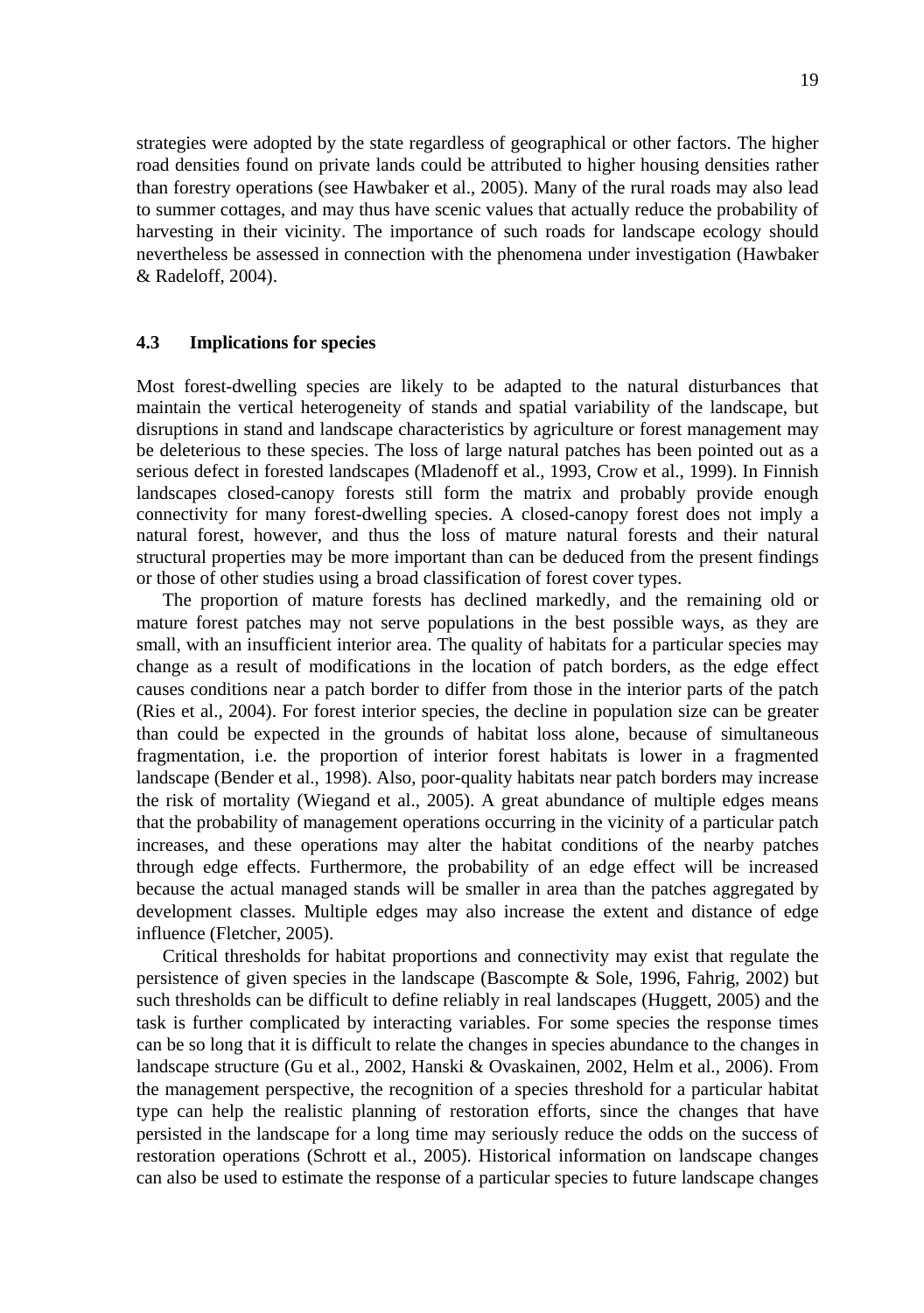(Schrott et al., 2005), and to evaluate whether the actions planned are likely to increase or reduce the vitality of a given species in the future.

The current road density emphasises the importance of assessing the ecological value of the remaining roadless areas. Roads tend to be permanent features that can act as barriers to species movement and cause population isolation (Oxley et al., 1974, Mader, 1984, Swihart & Slade, 1984, deMaynadier & Hunter, 2000, Marsh et al., 2005), and they also create abiotic and biotic edge effects. Abiotic changes in water and nutrient flows and microclimate can affect the species composition along roadsides (Tikka et al., 2001, Koivula, 2005), increase predation (Bergin et al., 2000), facilitate invasion by exotic species (Buckley et al., 2003, Gelbard & Belnap, 2003, Pauchard & Alaback, 2004), and affect the occurrence of pathogens (Laine & Hanski, 2006). These changes may be further accelerated and expanded by increased human activities promoting forest harvesting and other forms of forest use in the area. All roads, even minor forest roads, have a negative impact on an area's wilderness value.

There has been a lot of discussion on the effect of habitat loss per se versus habitat fragmentation on population survival, and it seems that fragmentation is less critical in this respect (Harrison & Bruna, 1999, Fahrig, 2003). Only recently, along with the knowledge gained of the natural dynamics of forest landscapes, it has been possible to add the habitat quality component, which may refer to changes in the tree layer or the understorey vegetation and may be due to anthropogenic or natural disturbances, or to the natural succession. The quality component can include changes in the amount of dead wood available, suitable nesting holes, or the tree species composition of a patch. The flying squirrel (*Pteromys volans*), which is among the most intensively studied species in Finland, nests in mature spruce forests with an admixture of deciduous tree species (Selonen et al., 2001, Reunanen et al., 2002). Since it seems to be able to move around even in highly fragmented landscapes (Hanski et al., 2000), the sharp decline of its populations is mainly attributed to the loss of mature spruce forests and suitable nesting sites in managed forests. In the light of current information it seems that the decline will continue, because the forests generated in the 1960's are being managed in such a way that the tree species composition will never meet the requirements of the flying squirrel (Hanski, 2006). The absence of suitable nesting holes is another factor detracting from habitat quality in the case of this species.

Another species known to suffer from the loss of mature forests is the capercaillie (*Tetrao urogallos*) (Pakkala et al., 2003). Although this is among the best-studied species in the boreal and temperate forests, it is unclear to what degree its decline can be attributed to the disappearance of natural old forests, the reduction in the distribution and abundance of the bilberry (*Vaccinium myrtillus*), which is its main summer forage (Selås, 2000), or to the rise in the numbers of generalist predators that are better adapted to the altered structure and composition of the landscape (Kurki et al., 2000).

It is thus obvious that the effects of landscape transformation on species in general may occur because of spatial changes in the amounts and configurations of suitable habitat patches. The documentation of landscape change effects is nevertheless often complicated by simultaneous changes in the quality of the remaining patches. It is clear that both landscape characteristics and local stand characteristics must be considered when evaluating the effects of forest management on individual species (Mönkkönen & Reunanen, 1999, Kouki et al., 2001).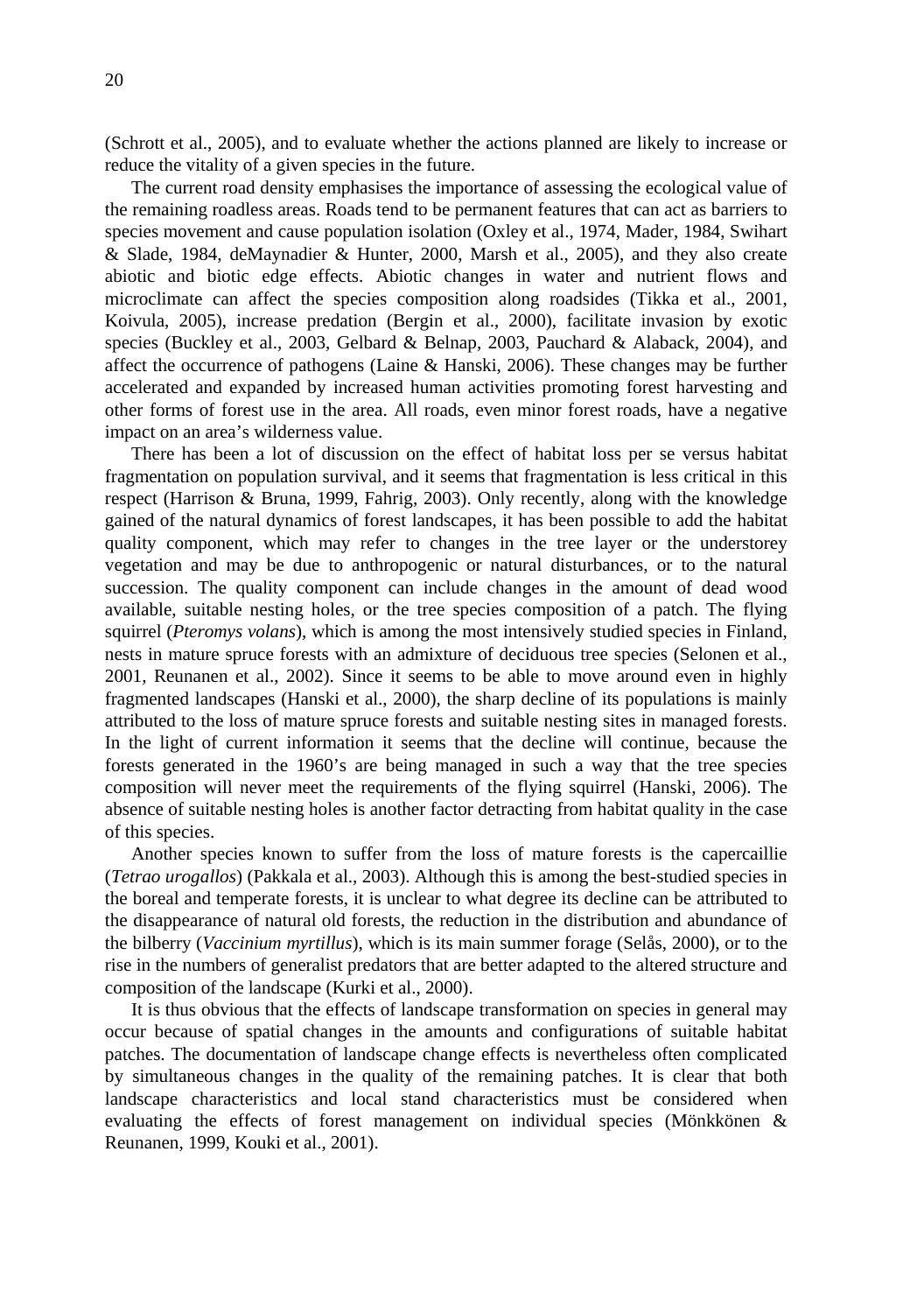#### **4.4 Implications for forest management**

The effect of timber harvesting patterns on landscape structure have been examined in simulation studies either by changing the harvesting strategy (Franklin & Forman, 1987, Li et al., 1993, Gustafson, 1998b, Gustafson & Crow, 1998) or optimising it for some type of habitat or a particular species (Öhman & Eriksson, 1998, Kurttila et al., 2002, Kurttila & Pukkala, 2003, Öhman & Lämås, 2005). Different strategies of allocating harvest have a strong regulative effect on landscape structure, although patterns of past management are difficult and tardy to change.

It has been suggested that finding critical thresholds would be most helpful for forest managers in order to retain adequate amounts of suitable habitats for selected species The use of critical thresholds in planning to protect selected species has also been criticised since, as pointed out, populations may have already declined above the detected thresholds. In addition, efficient management requires identifying which species are most vulnerable to habitat loss and what are their minimum requirements.

It has been proposed (Wickham, 1999) that areas where the proportion of largest patches relative to the proportion of anthropogenic cover is low could be prioritised for the re-introduction of forest, in order to maximise improvements in forest connectivity. Analogously, this would mean searching for areas in a forested environment where the largest forest patch is small compared with the logged area and concentrating restoration efforts there. This seems questionable, however, since the survival of species should in the first instance be ensured in the places where they already exist, since in areas where their populations have deteriorated badly even rapid interventions may not be able to save them.

Since the pattern created by forest cutting persists in a landscape for a long time, it may be easier to promote biodiversity within individual stands by increasing their naturalness. This would mean leaving enough dead wood, for example, or increasing its amount artificially. The vertical structure of the forest stands would benefit from letting the understorey develop naturally and not removing naturally regenerated deciduous species (Lähde et al., 1999). In addition, longer roatation times can be considered. Despite the effectiveness of stand-level management for biodiversity, landscape-level planning and the optimisation of alternative forest use options are badly needed and deserve much more attention than they have received so far. Besides traditional schemes of clear-cutting other alternatives should be actively researched including uneven-aged management to maintain continuous canopy cover. Harvesting in larger blocks (Lohmander & Helles, 1987) or harvesting progressively or in clusters (Franklin & Forman, 1987) would help to minimise the area of edge influence and maximise interior forest area. In some areas mimicking gap disturbance by group selection might be appropriate.

Finally, the necessity of such a dense forest road network should also be critically reassessed. Reducing road densities would the best way to reduce their environmental impacts. The current management style and efficient wood procurement rely on a well maintained road network. Extending rotations times and concentrating harvesting activities in time and space could reduce the need for permanent roads as they could be replaced by temporary ones (Lindenmayer & Franklin, 2002).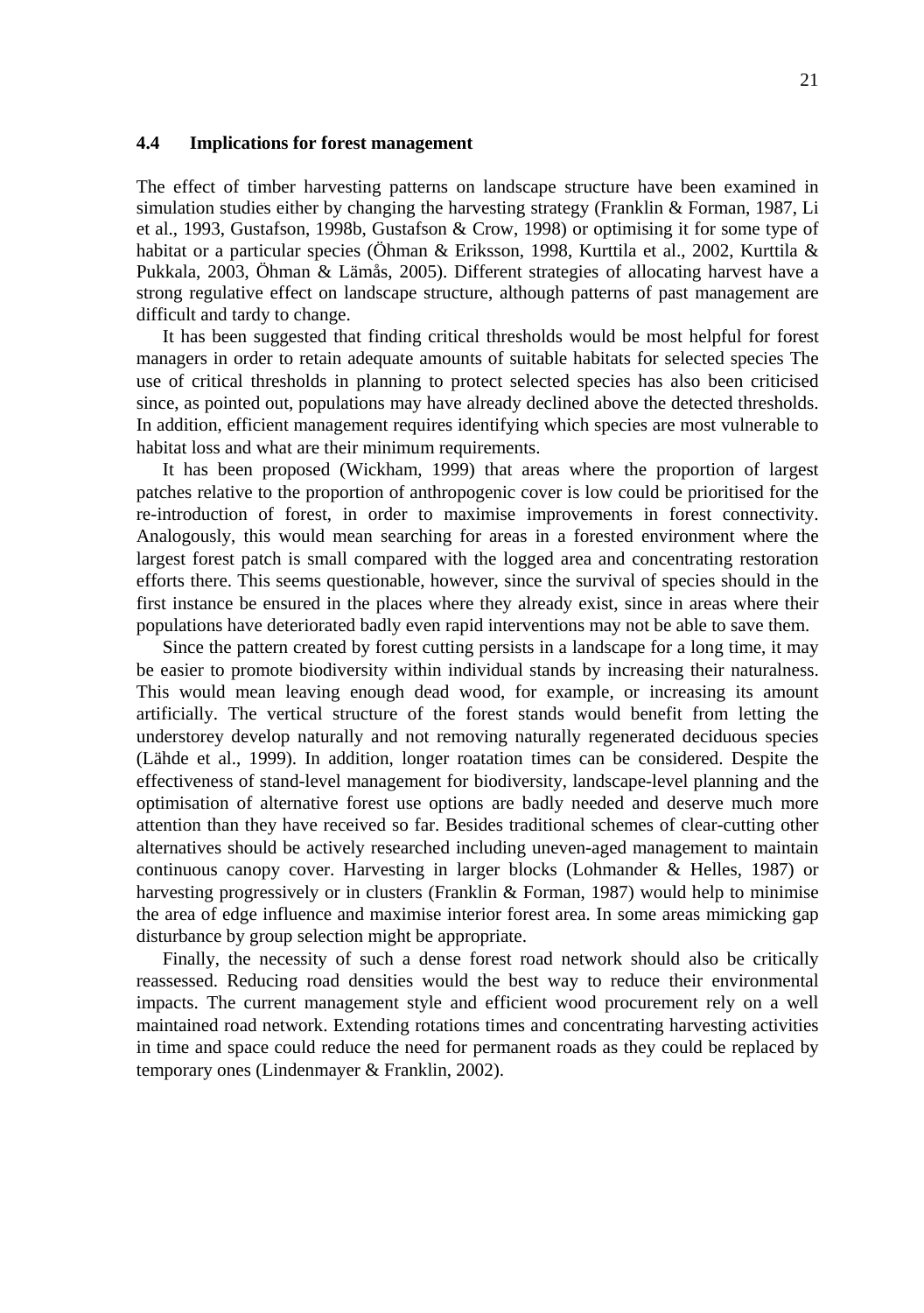### **5 CONCLUSIONS AND FUTURE RESEARCH NEEDS**

Landscape change mirrors many aspects of our past and current society, and there is no doubt that humans have altered the landscape in many ways and will continue to do so. It would be an exaggeration to say that the situation in the 1940's represented pure, natural forests, because various sources indicate that the forests had been used for domestic and industrial purposes for centuries prior to that time, but it could reasonably be argued that the Fennoscandian forests were not intensively used or managed then, and that timber was only cut where it was available within reasonable reach.

The changes that have taken place during the recent period of intensive forest management have been rapid and uniform regardless of region. This places a lot of pressure on forest management, since the prevailing management style can be read off directly from the landscape structure. Management has proceeded with the very simple goal of achieving maximum timber production. Natural factors placed some limits on forest operations and their scheduling, but in the Finnish context, at least, the natural environment has been secondary in the process of allocating harvested stands in landscapes. Our concern for biodiversity and our understanding of the prerequisites for maintaining it nevertheless call for a new type of management. A lot of progress has been made recently in the ecological analysis of landscapes and of species response to landscape patterns, but there is still much to do in the areas of collecting relevant information on landscapes and species and incorporating that information into forest management and planning.

So far studies of landscape and stand structure have been based mostly on assessments of more natural forest areas beyond the borders of Finland, or on analyses of the few areas of natural forests remaining in Finland, together with simulation studies predicting forest landscape structures under natural disturbance regimes. It has been more difficult, however, to assess the influence of early timber use on forest structure. It would be interesting to know more precisely what the state of the forests was in the early 1900's and how it varied depending on the distance from human settlements and agricultural areas, for example. Early aerial photographs could be useful for this kind of research, combined with threedimensional modelling in order to evaluate further attributes such as height and volume (Korpela, 2006). Unfortunately, interpretation of individual trees is often limited to the topmost layer, and even the assigning of a tree to species can be a problem when using black and white photographs. Potentially, however, old photographs enhanced by means of modern image processing techniques in combination with historical management data, forest inventory data and auxiliary information concerning land use could produce valuable information on the forest structure as it was before the commencement of intensive forest management. This type of data could also be used to reconstruct various cultural landscapes.

The national forest inventories in Finland are nowadays multisource ones, carried out using a combination of field measurements and satellite data (Tomppo, 1990). The accuracy of such data maybe too coarse for small-scale analysis, but the inventories do provide repeated coverage of nationwide information on an array of forest measurements, and the data can be analysed using spatial statistics to produce information on landscape characteristics and to monitor current state of forest landscapes and changes in them. Further improvements in data collection for forest inventories are to be expected with the development and introduction of laser scanning techniques (Naesset et al., 2004). The use of forest inventory data is especially interesting since the current line of research, analysing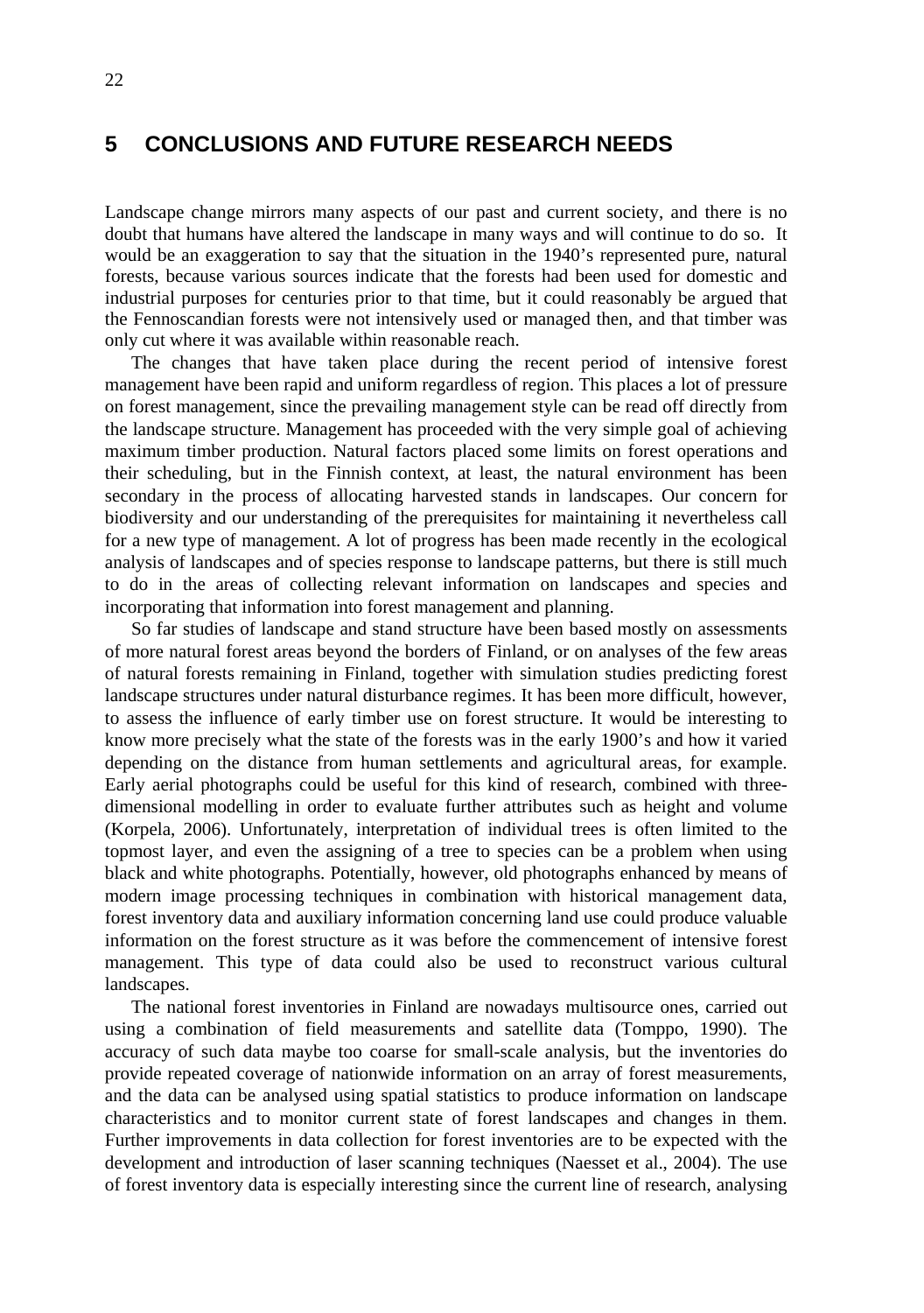landscapes as patch mosaics, has recently been challenged by the use of gradient data, in which a landscape is described using continuous variables, so that instead of saying that a forest is pine-dominated, for example, the proportion or volume of pine in each landscape element, typically a pixel, can be expressed precisely. This is exactly the kind of data that a multisource forest inventory can produce. Using selected variables, the precision with which the landscape is described can be greatly improved. This type of analysis would also considerably alter the analysis of edges because 1) it is recognised that fuzzy patch borders exist, and 2) the delineation of patch borders would be a secondary step conducted only when necessary or when it adds to the value of the analysis. Also, the preserving of the original data rather than being compelled to start with an appropriate classification scheme would make already collected data much more useful for a variety of purposes. So far the use of gradient data in landscape analysis has been only demonstrated (McGarigal & Cushman, 2005, Thessler et al., 2005), and there exists a need to develop the methodologies and applications further with special data references.

Regional planning is needed to ensure a variety of habitat types locally or to support certain specific species. This is especially important on private lands, although very challenging, too (Kurttila, 2001, Kurttila et al., 2006). The commitment of private forest owners to sustainable development depends mostly on the economic losses they need to accept or how justified the losses are. Research is needed into 1) how to integrate alternative silvicultural treatments into forest planning, 2) how to allocate forest operations in order to maximise their ecological and economic objectives, and 3) how to combine the management goals of a number of forest owners with landscape-level spatial goals. The simulation of different types natural disturbances and their local probabilities should probably also be addressed, because these can significantly alter the intended, ecologically and economically optimised pattern.

Last but not least, more data are needed on individual species, their preferred habitats and existing thresholds in relation to the structural properties of both landscapes and individual stands. Landscape statistics are of little intrinsic value without any connection with species.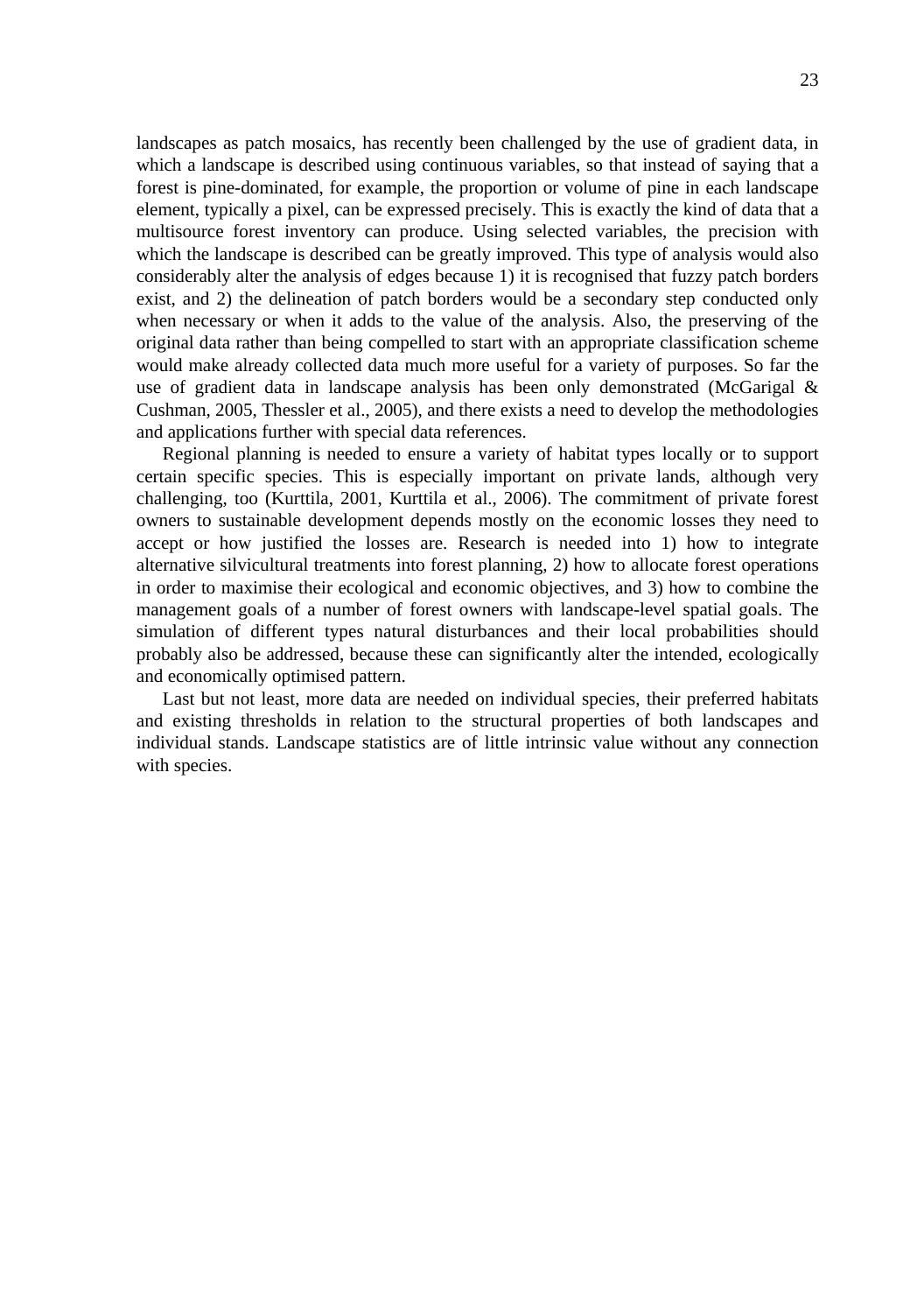## **REFERENCES**

Angelstam, P. 1997. Landscape analysis as a tool for scientific management of biodiversity. Ecological Bulletins 46: 140-170.

Axelsson, A.-L. & Östlund, L. 1997. Skogen förr och ny. Fakta Skog: 4.

Baker, W. L. & Cai, Y. M. 1992. The r.le programs for multiscale analysis of landscape structure using the GRASS geographical information system. Landscape Ecology 7: 291- 302.

Bascompte, J. & Sole, R. V. 1996. Habitat fragmentation and extinction thresholds in spatially explicit models. Journal of Animal Ecology 65: 465-473.

Baskent, E. Z. 1999. Controlling spatial structure of forested landscapes: a case study towards landscape management. Landscape Ecology 14: 83-97.

Baskent, E. Z. & Jordan, G. A. 1995. Characterising spatial structure of forest landscapes. Canadian Journal of Forest Research 25: 1830-1849.

Bender, D. J., Contreras, T. A. & Fahrig, L. 1998. Habitat loss and population decline: a meta-analysis of the patch size effect. Ecology 79: 517-533.

Berg, E. v. & Leikola, M. (ed.) 1995. Kertomus Suomenmaan metsistä 1858 sekä kuvia suuresta muutoksesta. Kustannus Oy Metsälehti, 93 p.

Bergin, T. M., Best, L. B., Freemark, K. E. & Koehler, K. J. 2000. Effects of landscape structure on nest predation in roadsides of a midwestern agroecosystem: a multiscale analysis. Landscape Ecology 15: 131-143.

Buckley, D. S., Crow, T. R., Nauertz, E. A. & Schulz, K. E. 2003. Influence of skid trails and haul roads on understory plant richness and composition in managed forest landscapes in Upper Michigan, USA. Forest Ecology and Management 175: 509-520.

Burnett, C., Fall, A., Tomppo, E. & Kalliola, R. 2003. Monitoring current status of and trends in boreal forest land use in Russian Karelia. Conservation Ecology 7.

Cajander, A. 1926. The theory of forest types. 108 p.

Crow, T. R., Host, G. E. & Mladenoff, D. J. 1999. Ownership and ecosystem as sources of spatial heterogeneity in a forested landscape, Wisconsin, USA. Landscape Ecology 14: 449-463.

deMaynadier, P. G. & Hunter, M. L. 2000. Road effects on amphibian movements in a forested landscape. Natural Areas Journal 20: 56-65.

Dunn, C. P., Sharpe, D. M., Guntenspergen, G. R., Stearns, F. & Z., Y. 1991. Methods for analysing temporal changes in landscape pattern. In: Turner M and Gardner RH. (ed.) Methods for analysing temporal changes in landscape pattern.

Esseen, P.-A., Ehnström, B., Ericson, L. & Sjöberg, K. 1997. Boreal forests. Ecological Bulletins 46: 16-47.

Fahrig, L. 2002. Effect of habitat fragmentation on the extinction threshold: A synthesis. Ecological Applications 12: 346-353.

––– 2003. Effects of habitat fragmentation on biodiversity. Annual Review of Ecology, Evolution, and Systematics 34: 487-515.

Finnish Forest Research Institute. 2004. Finnish statistical yearbook of forestry. 344 p.

Fletcher, R. J. 2005. Multiple edge effects and their implications in fragmented landscapes. Journal of Animal Ecology 74: 342-352.

Franklin, J. F. & Forman, R. T. T. 1987. Creating landscape patterns by forest cutting: Ecological consequences and principles. Landscape Ecology 1: 5-18.

Garcia-Gigorro, S. & Saura, S. 2005. Forest fragmentation estimated from remotely sensed data: Comparison across scales possible? Forest Science 51: 51-63.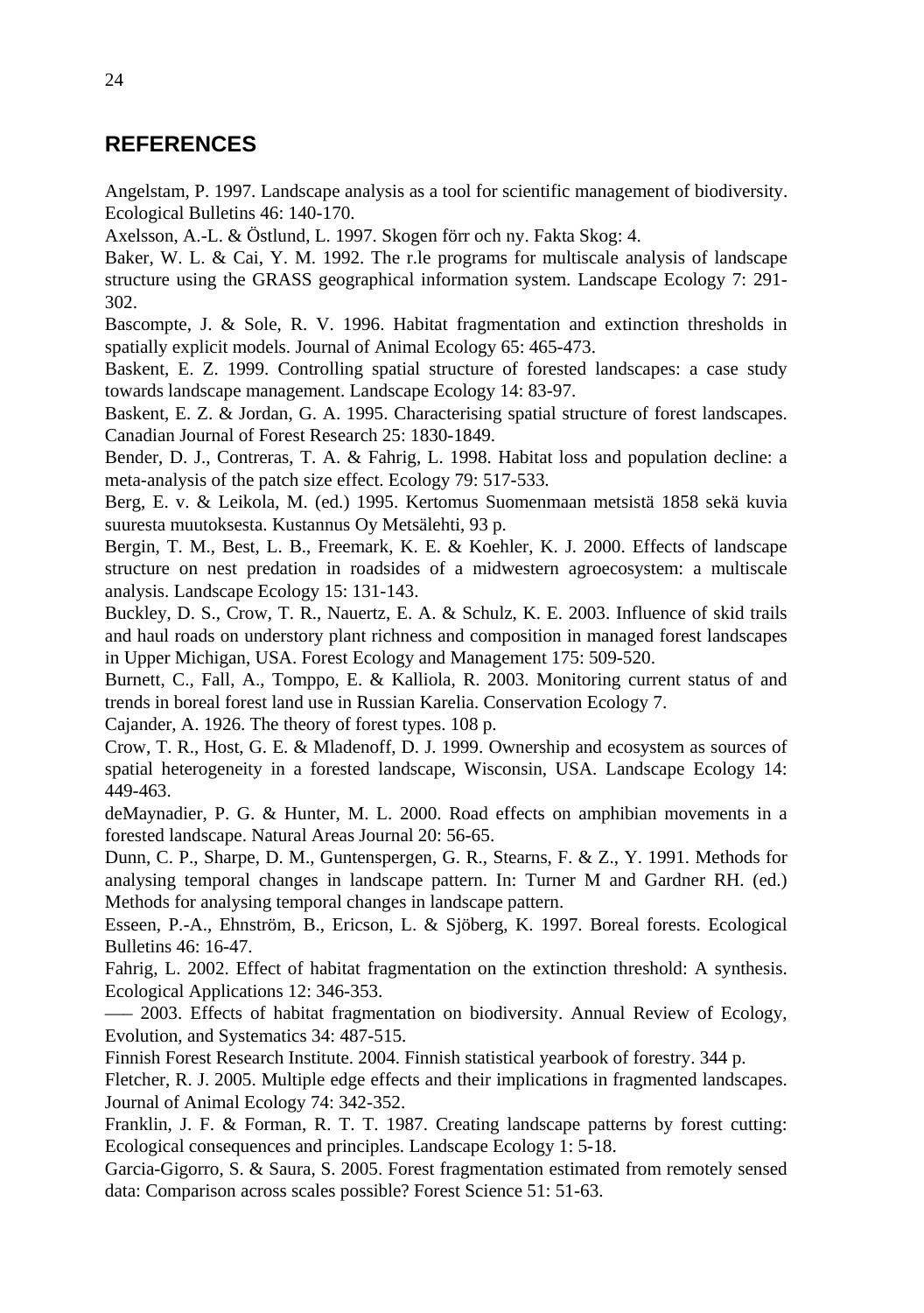Gelbard, J. L. & Belnap, J. 2003. Roads as Conduits for Exotic Plant Invasions in a Semiarid Landscape. Conservation Biology 17: 420-432.

Gu, W. D., Heikkila, R. & Hanski, I. 2002. Estimating the consequences of habitat fragmentation on extinction risk in dynamic landscapes. Landscape Ecology 17: 699-710.

Gustafson, E. J. 1998a. Quantifying landscape spatial pattern: What is the state of the art? Ecosystems 1: 143-156.

––– 1998b. Clustering timber harvests and the effect of dynamic forest management policy on forest fragmentation. Ecosystems 1: 484-492.

––– & Parker, G. R. 1992. Relationships between landcover proportion and indexes of landscape spatial pattern. Landscape Ecology 7: 101-110.

 $-$  & Crow, T. R. 1998. Simulating spatial and temporal context of forest management using hypothetical landscapes. Environmental Management 22: 777-787.

Haines-Young, R. & Chopping, M. 1996. Quantifying landscape structure: a review of landscape indices and their application to forested landscapes. Progress in Physical Geography 20: 418-445.

Hall, F., Botkin, D., Strebel, D., Woods, K. & Goetz, S. 1991. Large scale patterns of forest succession as determined by remote sensing. Ecology 72: 628-640.

Hanski, I. 2005. The shrinking world: Ecological consequences of habitat loss. International Ecology Institute. Oldendorf. 307 p.

Hanski, I. & Ovaskainen, O. 2002. Extinction debt at extinction threshold. Conservation Biology 16: 666-673.

––– (2006). Liito-oravan *Pteromys volans* Suomen kannan koon arviointi. [Report] Available from: http://www.ymparisto.fi/default.asp?contentid=180412&lan=fi. [Cited 10 May 2006].

Hanski, I. K., Stevens, P. C., Ihalempia, P. & Selonen, V. 2000. Home-range size, movements, and nest-site use in the Siberian flyng squirrel, Pteromys volans. Journal of Mammalogy 81: 798-809.

Hargis, C. D., Bissonette, J. A. & David, J. L. 1998. The behavior of landscape metrics commonly used in the study of habitat fragmentation. Landscape Ecology 13: 167-186.

Harrison, S. & Bruna, E. 1999. Habitat fragmentation and large-scale conservation: what do we know for sure? Ecography 22: 225-232.

Hawbaker, T. J. & Radeloff, V. C. 2004. Roads and landscape pattern in northern Wisconsin based on a comparison of four road data sources. Conservation Biology 18: 1233-1244.

–––, Radeloff, V. C., Hammer, R. B. & Clayton, M. K. 2005. Road density and landscape pattern in relation to housing density, and ownership, land cover, and soils. Landscape Ecology 20: 609-625.

Heikinheimo, O. 1915. Kaskiviljelyn vaikutus Suomen metsiin. Acta Forestalia Fennica 4:  $1-264 + \text{Appedices}.$ 

Helm, A., Hanski, L. & Patel, M. 2006. Slow response of plant species richness to habitat loss and fragmentation. Ecology Letters 9: 72-77.

Hessburg, P. F., Smith, B. G., Salter, R. B., Ottmar, R. D. & Alvarado, E. 2000. Recent changes (1930s-1990s) in spatial patterns of interior northwest forests, USA. Forest Ecology and Management 136: 53-83.

Hill, M. F. & Caswell, H. 1999. Habitat fragmentation and extinction thresholds on fractal landscapes. Ecology Letters 2: 121-127.

Huggett, A. J. 2005. The concept and utility of 'ecological thresholds' in biodiversity conservation. Biological Conservation 124: 301-310.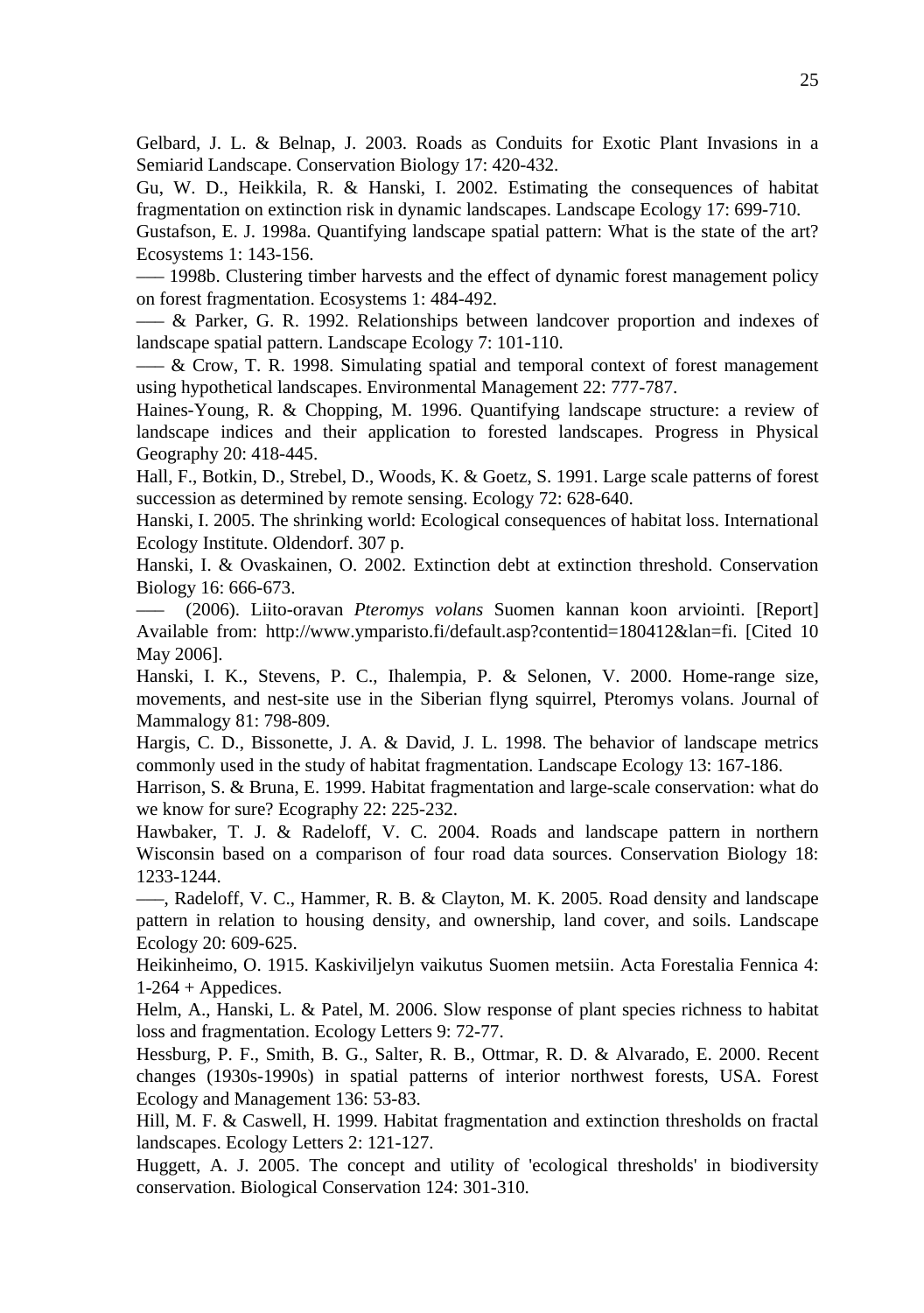Hulshoff, R. 1995. Landscape indices describing a Dutch landscape. Landscape Ecology 10: 101-111.

Ilvessalo, Y. 1943. The forest resources and the condition of the forests of Finland. The Second National Forest survey. Finnish Forest Research Institute. Helsinki. 446 p.

Jaeger, J. A. G. 2000. Landscape division, splitting index, and effective mesh size: new measures of landscape fragmentation. Landscape Ecology 15: 115-130.

Juurola, M., Ollonqvist, P., Pajuoja, H. & Toropainen, M. 1999. Outcomes of forest improvement work in Finland. Silva Fennica 33: 217-224.

Kadmon, R. & Harari-Kremer, R. 1999. Studying long-term vegetation dynamics using digital aerial photographs. Remote Sensing of Environment 68: 164-176.

Kalliola, R., Burnett, C. & Suojanen, I. 2003. Contrasting boreal forest landscapes in the central border region of Finland and Russia. In: Heikkila R and Lindholm T. (ed.) Contrasting boreal forest landscapes in the central border region of Finland and Russia p. 77-88.

Koivula, M. J. 2005. Effects of forest roads on spatial distribution of boreal carabid beetles (Coleoptera : Carabidae). Coleopterists Bulletin 59: 465-487.

Korpela, I. 2006. Geometrically accurate time series of archived aerial images and airborne lidar data in a forest environment. Silva Fennica 40: 109-126.

Kouki, J., Löfman, S., Martikainen, P., Rouvinen, S. & Uotila, A. 2001. Forest fragmentation in Fennoscandia: Linking habitat requirements of wood-associated threatened species to landscape and habitat changes. Scandinavian Journal of Forest Research 16 Suppl. 3: 27-37.

Kurki, S., Mykrä, S., Uuttera, J. & Kurttila, M. 1998. Alue-ekologinen tavoite metsäsuunnittelussa. Metsätieteen aikakauskirja: 452-456.

–––, Nikula, A., Helle, P. & Linden, H. 2000. Landscape fragmentation and forest composition effects on grouse breeding success in boreal forests. Ecology 81: 1985-1997.

Kurttila, M. 2001. The spatial structure of forests in the optimization calculations of forest planning - a landscape ecological perspective. Forest Ecology and Management 142: 129- 142.

––– & Pukkala, T. 2003. Combining holding-level economic goals with spatial landscapelevel goals in the planning of multiple ownership forestry. Landscape Ecology 18: 529-541.

–––, Pukkala, T. & Loikkanen, J. 2002. The performance of alternative spatial objective types in forest planning calculations: a case for flying squirrel and moose. Forest Ecology and Management 166: 245-260.

–––, Pykäläinen, J. & Leskinen, P. 2006. Defining the forest landowner's utility-loss compensative subsidy level for a biodiversity object. European Journal of Forest Research 125: 67-78.

Kuuluvainen, T. 2002a. Disturbance dynamics in boreal forests: Defining the ecological basis of restoration and management of biodiversity. Silva Fennica 36: 5-11.

––– 2002b. Natural variability of forests as a reference for restoring and managing biological diversity in boreal Fennoscandia. Silva Fennica 36: 97-125.

Kuusela, K. 1956. Suurin kestävä hakkuusuunnite ja menetelmä sen arvioimiseksi. Summary: Largest permanent allowable cut and a method for its calculation. 39 p.

Laine, A. L. & Hanski, I. 2006. Large-scale spatial dynamics of a specialist plant pathogen in a fragmented landscape. Journal of Ecology 94: 217-226.

Leikola, M. 1986. Metsien luontainen uudistaminen Suomessa. 1: Harsintahakkuiden ajasta harsintajulkilausumaan (1830-1948). Helsingin yliopisto. Helsinki. 202 p.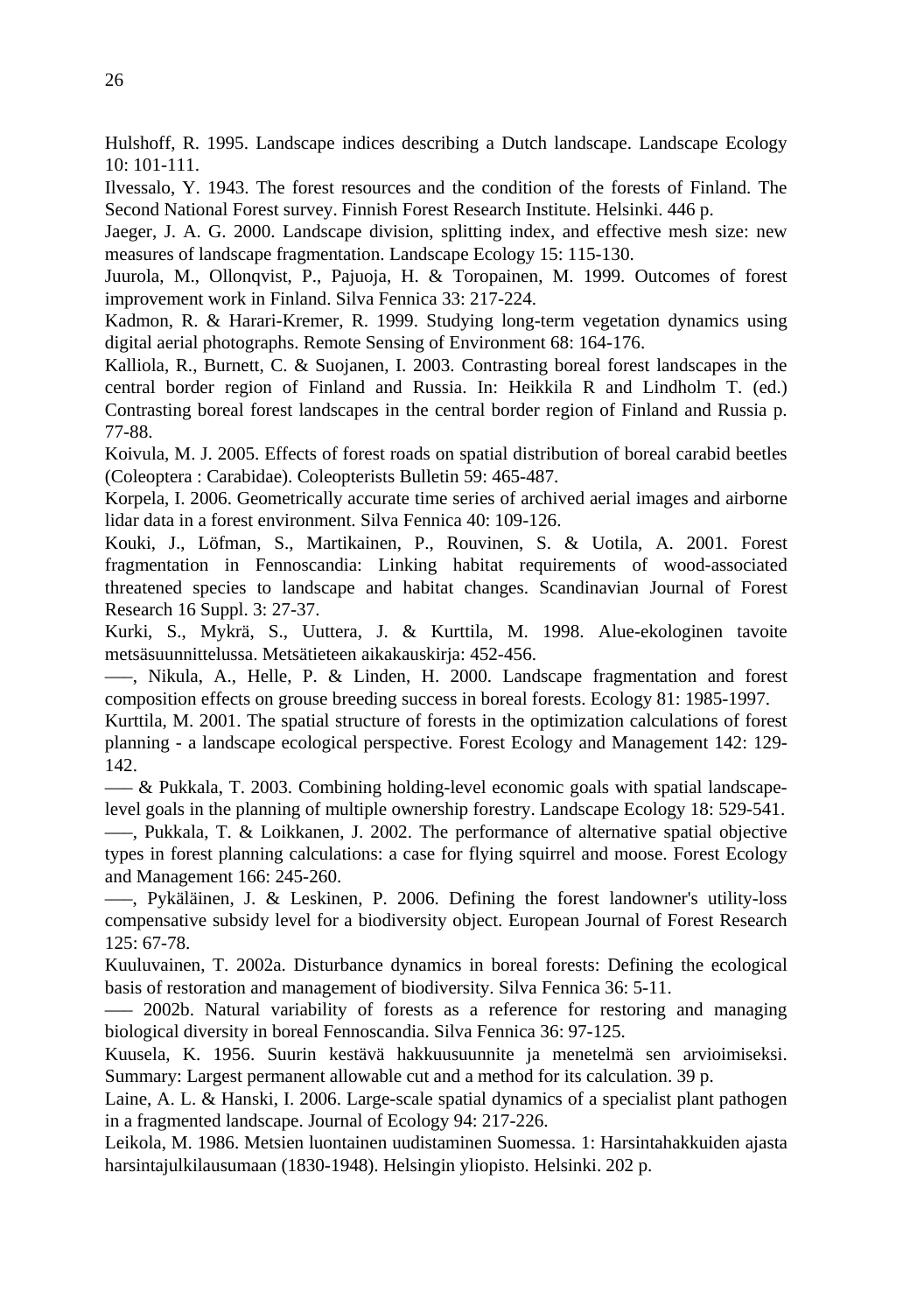Li, H., Franklin, J. F., Swanson, F. J. & Spies, T. A. 1993. Developing alternative forest cutting patterns - a simulation approach. Landscape Ecology 8: 63-75.

Lindenmayer, D. B. & Franklin, J. F. 2002. Conserving Forest Biodiversity: a comprehensive multiscaled approach. Island Press. Washington DC.

Lohmander, P. & Helles, F. 1987. Windthrow probability as a function of stand characteristics and shelter. Scandinavian Journal of Forest Research 2: 227-238.

Lähde, E., Laiho, O. & Norokorpi, Y. 1999. Diversity-oriented silviculture in the Boreal Zone of Europe. Forest Ecology and Management 118: 223-243.

–––, Laiho, O., Norokorpi, Y. & Saksa, T. 1991. The structure of advanced virgin forests in Finland. Scandinavian Journal of Forest Research 6: 527-537.

Mader, H.-J. 1984. Animal habitat isolation by roads and agricultural fields. Biological Conservation 29: 81-96.

Marsh, D. M., Milam, G. S., Gorham, N. R. & Beckman, N. G. 2005. Forest roads as partial barriers to terrestrial salamander movement. Conservation Biology 19: 2004-2008.

McGarigal, K. 2002. Landscape pattern metrics. In: El-Shaarawi AH and Piegorsch WW. (ed.) Landscape pattern metrics. John Wiley & Sons, Sussex, England. p. 1135-1142.

––– & Marks, B. 1995. FRAGSTATS: Spatial pattern analysis program for quantifying landscape structure. USDA For. Serv. Gen. Tech. Rep. PNW-351.

––– & Cushman, S. A. 2002. Comparative evaluation of experimental approaches to the study of habitat fragmentation effects. Ecological Applications 12: 335-345.

––– & Cushman, S. A. 2005. The gradient concept of landscape structure. In: Wiens JA and Moss M. (ed.) The gradient concept of landscape structure. Cambridge University Press, Cambridge.

–––, Romme, W. H., Crist, M. & Roworth, E. 2001. Cumulative effects of roads and logging on landscape structure in the San Juan Mountains, Colorado (USA). Landscape Ecology 16: 327-349.

–––, Cushman, S. A., Neel, M. C. & Ene, E. 2002. FRAGSTATS: Spatial Pattern Analysis Program for Categorical Maps. Computer software program produced by the authors at the University of Massachusetts, Amherst.

Ministry of Agriculture and Forestry. 1999. Finland's National Forest Programme 2010. Ministry of Agriculture and Forestry

––– 2000. The state of forestry in Finland 2000. Criteria and indicators for sustainable forest management in Finland. Ministry of Agriculture and Forestry104 p.

Mladenoff, D. J., White, M. A. & Pastor, J. 1993. Comparing spatial pattern in unaltered old-growth and disturbed forest landscapes. Ecological Applications 3: 294-306.

Mönkkönen, M. & Reunanen, P. 1999. On critical thresholds in landscape connectivity: a management perspective. Oikos 84: 302-305.

Naesset, E., Gobakken, T., Holmgren, J., Hyyppa, H., Hyyppa, J., Maltamo, M., Nilsson, M., Olsson, H., Persson, A. & Soderman, U. 2004. Laser scanning of forest resources: The Nordic experience. Scandinavian Journal of Forest Research 19: 482-499.

Nilsson, G. & Ericson, L. 1997. 1997 Conservation of plant and animal population in theory and practice. Ecological Bulletins 46: 117-139.

O'Neill, R. V., Krummel, J. R., Gardner, R. H., Sugihara, G., Jackson, B. L., DeAngelis, D., Milne, B. T., Turner, M. G., Zygmunt, B., Christensen, S., Dale, V. & Graham, R. L. 1988. Indices of landscape pattern. Landscape Ecology 1: 153-162.

Oxley, D., Fenton, M. & Carmody, G. 1974. The effects of roads on populations of small mammals. Journal of Applied Ecology 11: 51-59.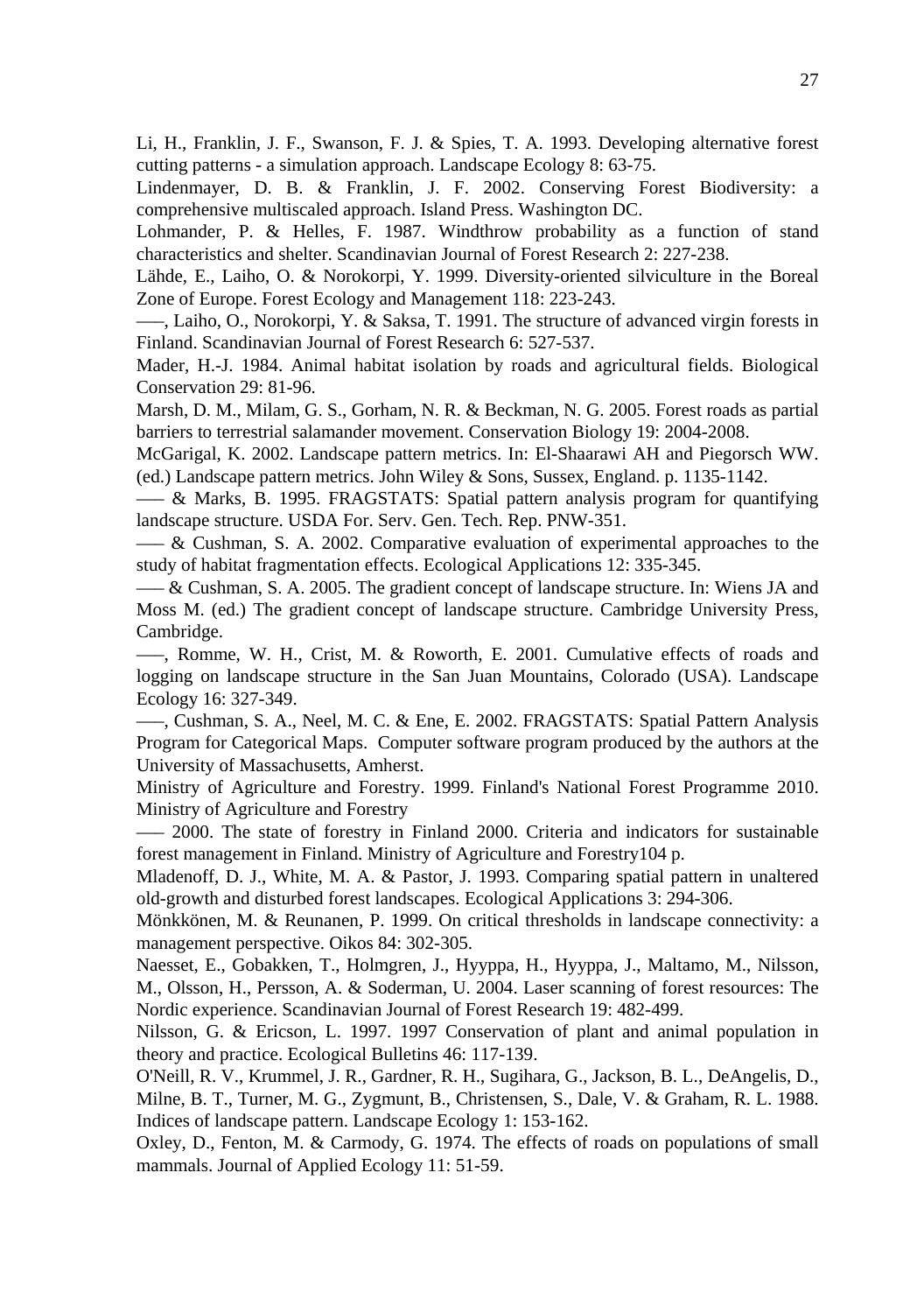Pakkala, T., Pellikka, J. & Linden, H. 2003. Capercaillie Tetrao urogallus - a good candidate for an umbrella species in taiga forests. Wildlife Biology 9: 309-316.

Pauchard, A. & Alaback, P. B. 2004. Influence of elevation, land use, and landscape context on patterns of alien plant invasions along roadsides in protected areas of southcentral Chile. Conservation Biology 18: 238-248.

Pennanen, J. & Kuuluvainen, T. 2002. A spatial simulation approach to natural forest landscape dynamics in boreal Fennoscandia. Forest Ecology and Management 164: 157- 175.

–––, Greene, D. F., Fortin, M. J. & Messier, C. 2004. Spatially explicit simulation of longterm boreal forest landscape dynamics: incorporating quantitative stand attributes. Ecological Modelling 180: 195-209.

Rassi, P., Alanen, A., Kanerva, T. & Mannerkoski, I. (ed.) 2001. Suomen lajien uhanalaisuus 2000. Uhanalaisten lajien II seurantaryhmä. Ympäristöministeriö & Suomen ympäristökeskus, Helsinki.432 p.

Reed, R., Johnson-Barnard, J. & W., B. 1996. Contribution of roads to forest fragmentation in the Rocky Mountains. Conservation Biology 10: 1098-1106.

–––, Barnard-Johnson, J. & Baker, W. L. 1995. Fragmentation of a forested Rocky Mountain Landscape, 1950-1993. Biological Conservation 75: 267-277.

Reunanen, P., Mönkkönen, M. & Nikula, A. 2002. Habitat requirements of the Siberian flying squirrel in northern Finland: comparing field survey and remote sensing data. Annales Zoologici Fennici 39: 7-20.

Ries, L., Fletcher, R. J., Battin, J. & Sisk, T. D. 2004. Ecological responses to habitat edges: mechanisms, models, and variability explained. Annual Review of Ecology, Evolution, and Systematics 35: 491-522.

Riitters, K. H., Oneill, R. V., Hunsaker, C. T., Wickham, J. D., Yankee, D. H., Timmins, S. P., Jones, K. B. & Jackson, B. L. 1995. A Factor-Analysis of Landscape Pattern and Structure Metrics. Landscape Ecology 10: 23-39.

Risser, P., Karr, J. & Forman, R. T. T. 1984. Landscape ecology. Directions and approaches. Illinois Natural History Survey. Champaign, Illinois. 20 p.

Saarinen, K., Jantunen, J., Saarnio, S., Kuitunen, K. & Marttila, O. 2001. Effects of land use changes on the landscape composition: a comparison between Finnish and Russian Carelia. Environment, Development and Sustainability 3: 265-274.

Saunders, S. C., Mislivets, M. R., Chen, J. Q. & Cleland, D. T. 2002. Effects of roads on landscape structure within nested ecological units of the Northern Great Lakes Region, USA. Biological Conservation 103: 209-225.

Schrott, G. R., With, K. A. & King, A. T. W. 2005. On the importance of landscape history for assessing extinction risk. Ecological Applications 15: 493-506.

Selonen, V., Hanski, I. K. & Stevens, P. C. 2001. Space use of the Siberian flying squirrel Pteromys volans in fragmented forest landscapes. Ecography 24: 588-600.

Selås, V. 2000. Population dynamics of capercaillie *Tetrao urogallus* in relation to bilberry *Vaccinium myrtillus* production in southern Norway. Wildlife Biology 6: 1-11.

Sigurdson, A. 1999. Landscape ecological changes in the Kuhmo border area after 1940. A cumulative effects assessment approach. Finnish Environment Institute. Helsinki.

Siitonen, J., Martikainen, P., Kaila, L., Nikula, A. & Punttila, P. 1995. Kovakuoriaislajiston monimuotoisuus eri tavoin käsitellyillä metsäalueilla Suomessa ja Karjalan tasavallassa. In: Hannelius S and Niemelä P. (ed.) Kovakuoriaislajiston monimuotoisuus eri tavoin käsitellyillä metsäalueilla Suomessa ja Karjalan tasavallassa. Metsäntutkimuslaitoksen tiedonantoja 564, p. 43-63.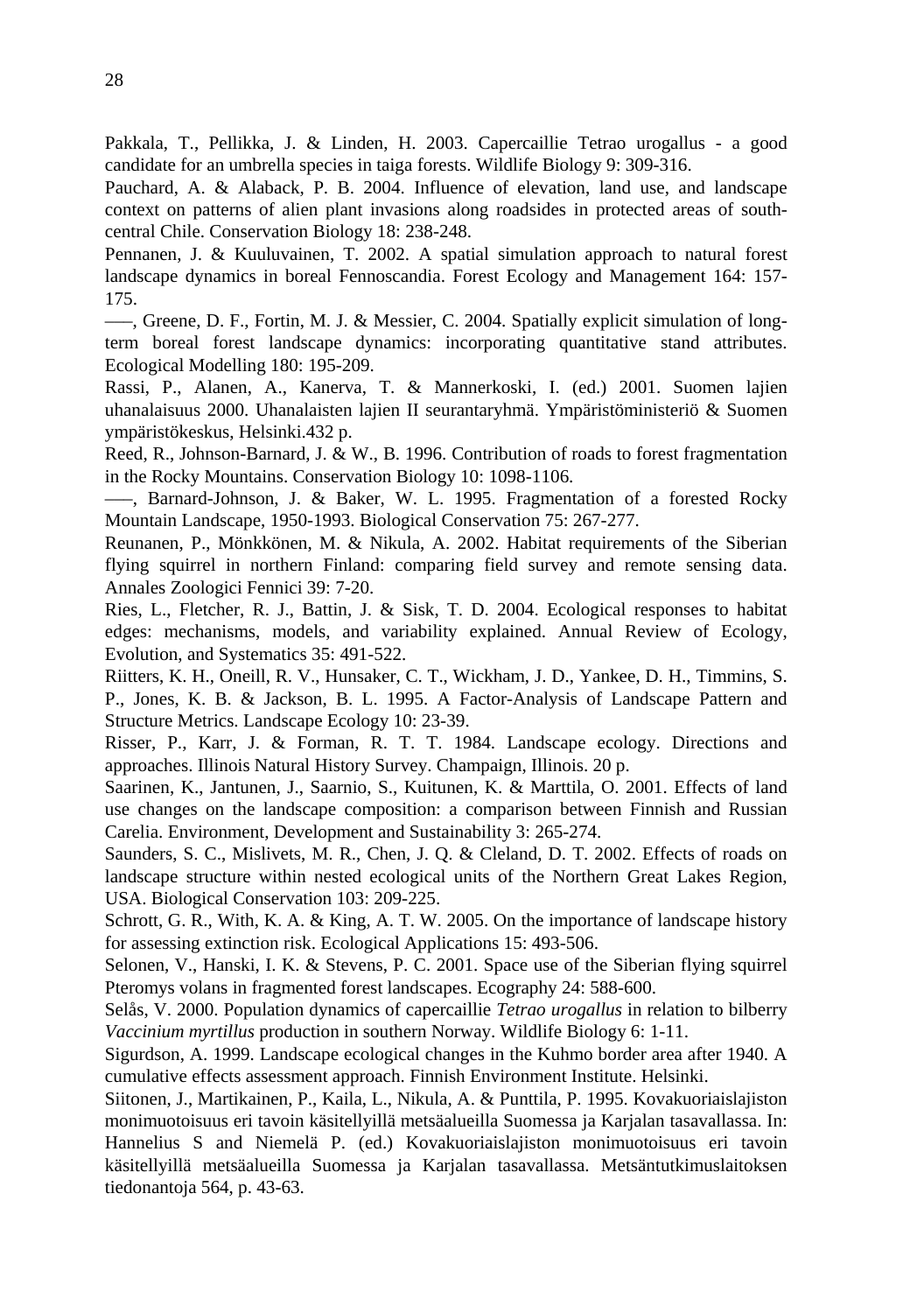Spies, T. A., Riple, W. J. & Bradshaw, G. A. 1994. Dynamics and pattern of a managed coniferous forest landscape in Oregon. Ecological Applications 4: 555-568.

Swihart, R. & Slade, N. 1984. Road crossing in Sigmodon hispidus and Microtus ochrogaster. Journal of Mammalogy 65: 357-360.

Thessler, S., Ruokolainen, K., Tuomisto, H. & Tomppo, E. 2005. Mapping gradual landscape-scale floristic changes in Amazonian primary rain forests by combining ordination and remote sensing. Global Ecology and Biogeography 14: 315-325.

Tikka, P. M., Högmander, H. & Koski, P. S. 2001. Road and railway verges serve as dispersal corridors for grassland plants. Landscape Ecology 16: 659-666.

Tinker, D. B., Resor, C. A. C., Beauvais, G. P., Kipfmueller, K. F., Fernandes, C. I. & Baker, W. L. 1997. Watershed analysis of forest fragmentation by clearcuts and roads in a Wyoming forest. Landscape Ecology 13: 149-165.

Tischendorf, L. 2001. Can landscape indices predict ecological processes consistently? Landscape Ecology 16: 235-254.

Tomppo, E. 1990. Satellite Image-Based National Forest Inventory of Finland. The Photogrammetric Journal of Finland 12: 115-120.

Turner, I. M. 1996. Species loss in fragments of tropical rain forest: A review of the evidence. Journal of Applied Ecology 33: 200-209.

Turner, M. G. 1990. Spatial and temporal analysis of landscape patterns. Landscape Ecology 4: 21-30.

–––, O'Neill, R. V., Gardner, R. H. & Milne, B. T. 1989. Effects of changing spatial scale on the analysis of landscape pattern . Landscape Ecology 3: 153-162.

Uuttera, J., Maltamo, M. & Kuusela, K. 1996. Impact of forest management history on the state of forests in relation to natural forest succession. comparative study, North Karelia, Finland vs. Republic of Karelia, Russian Federation. Forest Ecology and Management 83: 71-85.

–––, Maltamo, M., Kurki, S. and Mykrä, S. 1998. Differences in forest structure and landscape patterns between ownership groups in Central Finland. Boreal Environment Reserch 3: 191-200.

Wallenius, T., Kuuluvainen, T., Heikkila, R. & Lindholm, T. 2002. Spatial tree age structure and fire history in two old-growth forests in eastern Fennoscandia. Silva Fennica 36: 185-199.

Wear, D. N. & Flamm, R. 1993. Public and private forest disturbance regimes

in the Southern Appalachians. Natural Resource Modeling 7: 379-397.

Wickham, J. D., Jones, K.B., Riitters, K.H., Wade, T.G. and O'Neill, R.V. 1999. Transition in forest fragmentation implications for restoration opportunities at regional scales. Landscape Ecology 14: 137-145.

Wiegand, T., Revilla, E. & Moloney, K. A. 2005. Effects of habitat loss and fragmentation on population dynamics. Conservation Biology 19: 108-121.

Wiens, J., van Horne, B. & Noon, B. R. 2002. Integrating landscape structure and scale into natural resource management. In: Lui J and Taylor W. (ed.) Integrating landscape structure and scale into natural resource management. Cambridge University Press, Cambridge. p. 23-67.

With, K. & King, A. 1997. The use and misuse of neutral landscape models in ecology. Oikos 79: 219-229.

Wu, J. G. 2004. Effects of changing scale on landscape pattern analysis: scaling relations. Landscape Ecology 19: 125-138.